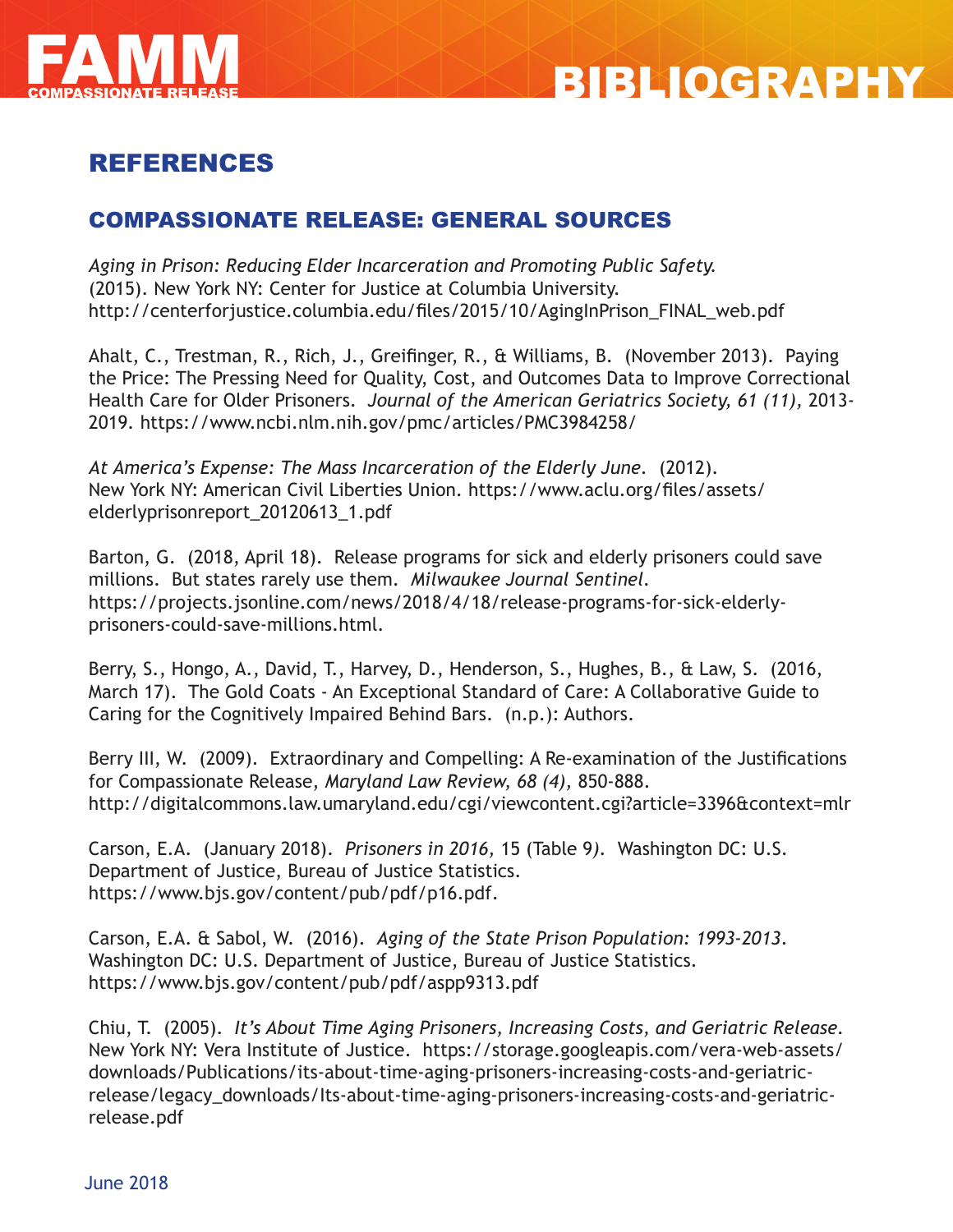Cloyes, K.G., Rosenkranz, S.J., Supiano, K.P., Berry, P.H., Routt, M., Llanque, S.M., & Shannon-Dorcy, K. (January 2017). Caring to Learn, Learning to Care: Inmate Hospice Volunteers and the Delivery of Prison End-of-Life Care. *23 J. Correctional Health Care,* 43- 55. https://www.ncbi.nlm.nih.gov/pubmed/28100141.

Compassionate release review buoys old U.S. inmates. (2013, May 12). *Pioneer Press.* https://www.twincities.com/2013/05/12/compassionate-release-review-buoys-old-usinmates/

Easterling, C. (2013). Chapter 837: Inmate Medical Release Under Realignment. *McGeorge Law Review, 44 (3),* 697-702. https://scholarlycommons.pacific.edu/cgi/viewcontent. cgi?article=1062&context=mlr

Fellner, J. (January 2012). *Old Behind Bars: The Aging Prison Population in the United States.* New York NY: Human Rights Watch. https://www.hrw.org/sites/default/files/ reports/usprisons0112webwcover\_0.pdf

Ferri, C. (2014). A Stuck Safety Valve: The Inadequacy of Compassionate Release for Elderly Inmates. *Stetson Law Review, 43 (1),* 197-243.http://www.stetson.edu/law/ lawreview/media/43-1%20Ferri.pdf

*How and When Medicaid Covers People Under Correctional Supervision.* (2016). Philadelphia PA: Pew Charitable Trusts.

http://www.pewtrusts.org/en/research-and-analysis/issue-briefs/2016/08/how-and-whenmedicaid-covers-people-under-correctional-supervision

Human Rights Watch & Families Against Mandatory Minimums/FAMM. (2012). *The Answer Is No: Too Little Compassionate Release in U.S. Federal Prisons.* https://www.hrw.org/ report/2012/11/30/answer-no/too-little-compassionate-release-us-federal-prisons

Johnson, C. (2012, November 29). Federal 'Compassionate' Prison Release Rarely Given. *NPR.* https://www.npr.org/2012/11/30/166178036/federal-compassionate-prison-releaserarely-given

Johnson, K. & Darr Beiser, H. (2013, July 10). Aging prisoners' costs put systems nationwide in a bind. *USA Today.* https://www.usatoday.com/story/news/ nation/2013/07/10/cost-care-aging-prisoners/2479285/

Johnston, E. L. (2014). Smoke and Mirrors: Model Penal Code § 305.7 and Compassionate Release. *Wake Forest Journal of Law and Policy*, *49 (4),* 49-90*.* https://scholarship.law. ufl.edu/facultypub/460/

Kardish, C. (2013, November 26). How Medicaid expansion can lower prison costs, recidivism. *Stateline.* http://www.governing.com/news/headlines/How-Medicaid-Expansion-Lowers-Prison-Costs-Recidivism.html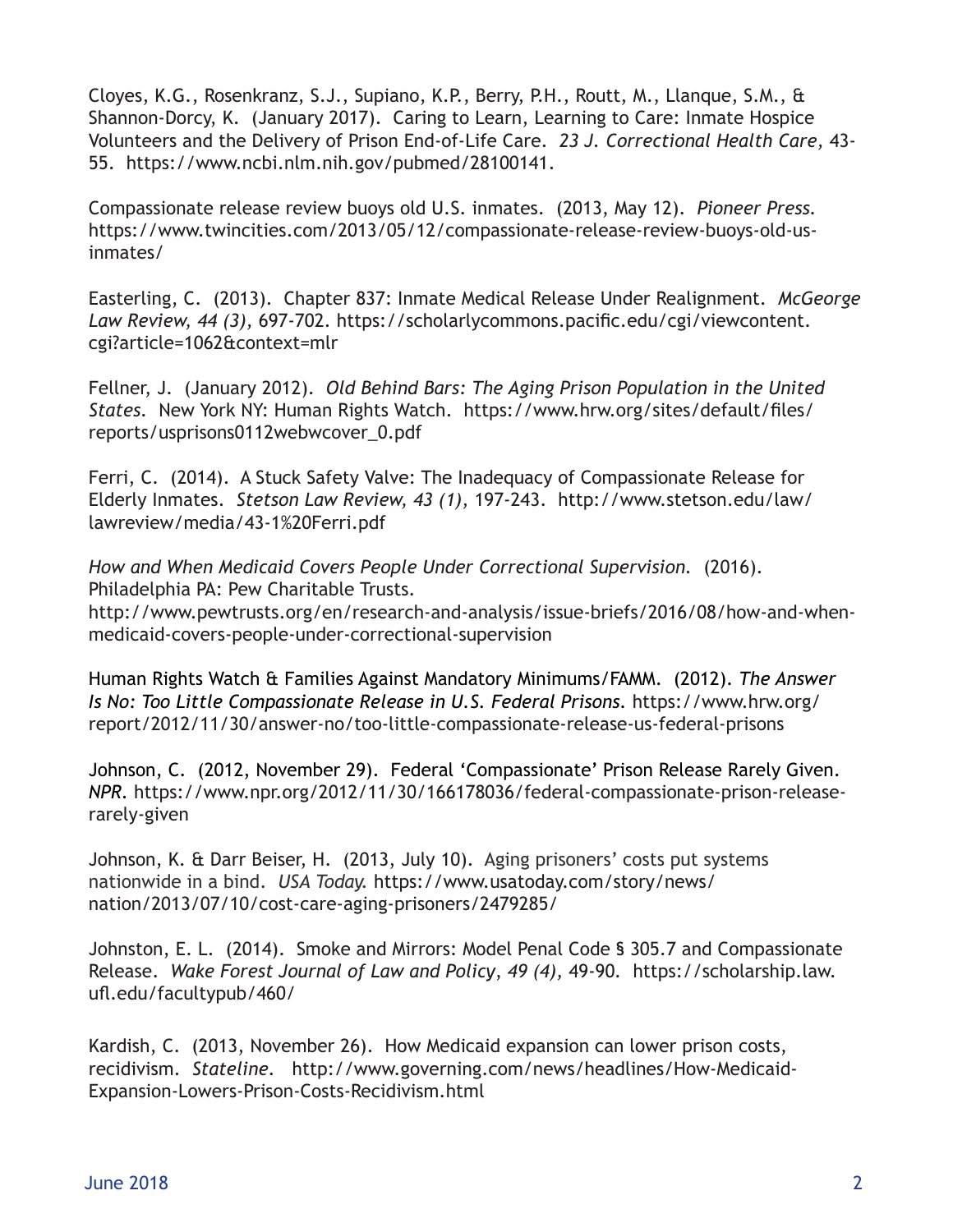Kim, K. & Peterson, B. (2014). *Aging Behind Bars Trends and Implications of Graying Prisoners in the Federal Prison System.* Washington, DC: Urban Institute. https://www. urban.org/sites/default/files/publication/33801/413222-Aging-Behind-Bars-Trends-and-Implications-of-Graying-Prisoners-in-the-Federal-Prison-System.PDF

Klingele, C. (2011). The Early Demise of Early Release. *West Virginia Law Review, 114 (1).*  https://papers.ssrn.com/sol3/papers.cfm?abstract\_id=1968432

Law, V. (2016, June 18). Aging, sick and incarcerated: The need for compassionate release. *Truthout.* http://www.truth-out.org/news/item/36464-aging-sick-and-incarcerated-theneed-for-compassionate-release

Law, V. (2014, January 19). If the risk is low, let them go: Efforts to resolve the growing numbers of aging behind bars. *Truthout.* http://www.truth-out.org/news/item/21120-ifthe-risk-is-low-let-them-go-efforts-to-resolve-the-growing-numbers-of-aging-behind-bars

Lundberg, K. & Weinberger, E. (2012). *Community Savings or Community Threat? California Policy for Ill and Elderly Inmates*. New York NY: Mailman School of Public Health Case Consortium/Columbia University. http://ccnmtl.columbia.edu/projects/ caseconsortium/casestudies/90/casestudy/www/layout/case\_id\_90\_id\_683.html

Lundstrom, S. (1994). Dying to Get Out: A Study on the Necessity, Importance, and Effectiveness of Prison Early Release Programs for Elderly Inmates and Inmates Suffering from HIV Disease and Other Terminal-Centered Illnesses. *Brigham Young University Journal of Public Law, 9 (1),* 155-188*.* https://digitalcommons.law.byu.edu/jpl/vol9/iss1/5/

McCarthy, K. E. (2013). State Initiatives to Address Aging Prisoners*. Connecticut General Assembly, Office of Legislative Research*. https://www.cga.ct.gov/2013/rpt/2013-R-0166. htm

McKee, C., Somers, S., Artiga, S., & Gates, A. (August 2015). *State Medicaid Eligibility Policies for Individuals Moving Into and Out of Incarceration.* Kaiser Commission on Medicaid and the Uninsured. https://www.kff.org/medicaid/issue-brief/state-medicaideligibility-policies-for-individuals-moving-into-and-out-of-incarceration/

Maciag, M. (November 2014). Aging prisoners shackle state budgets. *Governing the States and Localities.* http://www.governing.com/topics/public-justice-safety/gov-agingprisoners-shackle-state-budgets.html

Maschi, T. (2012, August 23). The State of Aging: Prisoners and Compassionate Release Programs. *Huffington Post.* https://www.huffingtonpost.com/tina-maschi/the-state-ofaging-prisoners\_b\_1825811.html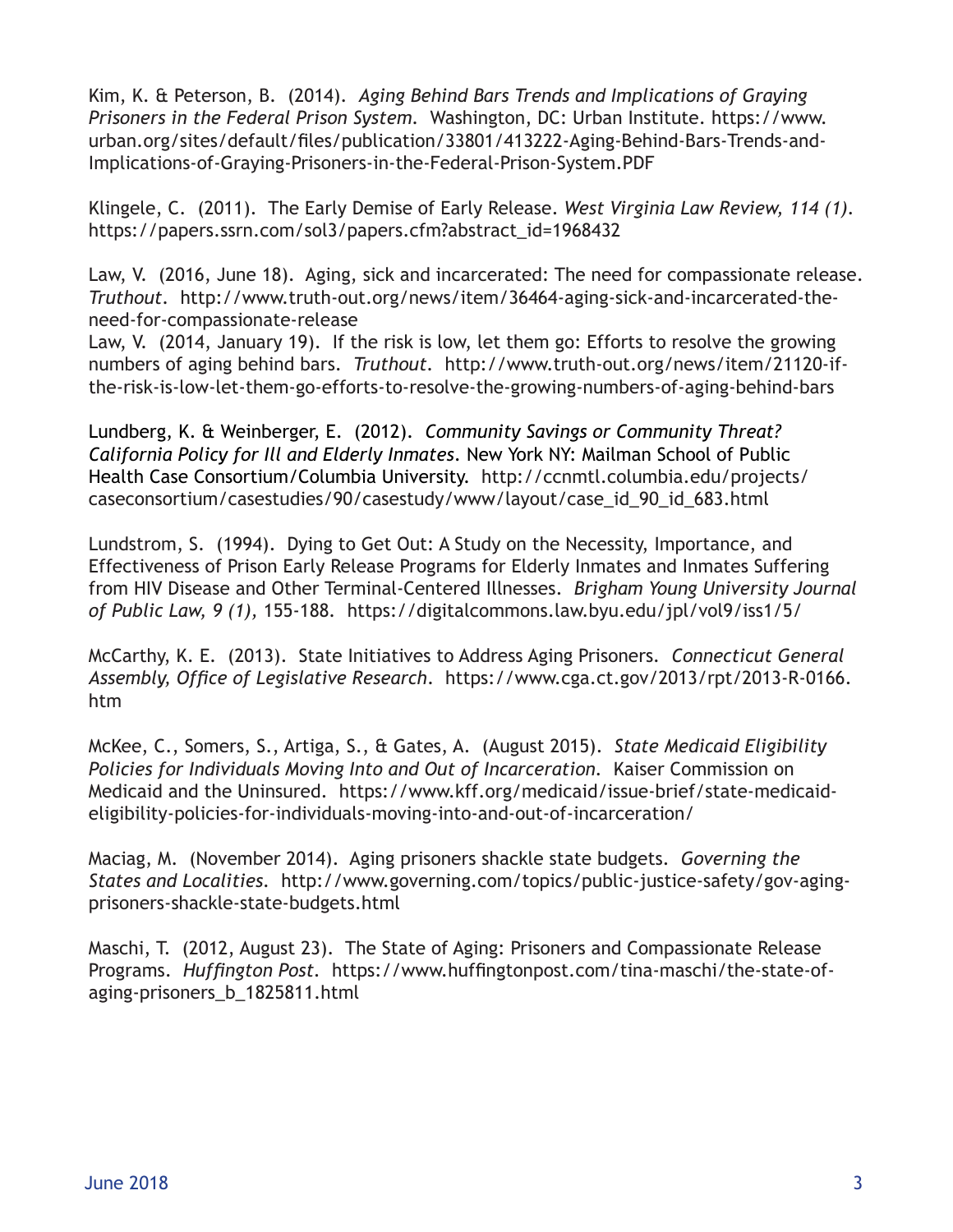Maschi, T., Kalmanofsky, A., Westcott, K. & Pappacena, L. (2015). *An Analysis of United States Compassionate and Geriatric Release Laws: Towards a Rights-Based Response for Diverse Elders and Their Families and Communities.* New York NY: Fordham University. https://www.researchgate.net/publication/275652571 An Analysis of United States Compassionate\_and\_Geriatric\_Release\_Laws\_Towards\_a\_Rights-Based\_Response\_for\_ Diverse Elders and Their Families and Communities

Maschi, T., Leibowitz, G., Rees, J. & Pappacena, L. (December 2016). Analysis of U.S. Compassionate and Geriatric Release Laws: Applying a Human Rights Framework to Global Prison Health. *Journal of Human Rights and Social Work, 1 (4),* 165-174*.*  https://link.springer.com/article/10.1007/s41134-016-0021-0

Mitchell, A. & Williams, B. (September 2017). Compassionate release policy reform: Physicians as advocates for human dignity. *American Medical Association Journal of Ethics, 19 (9),* 854-861. http://journalofethics.ama-assn.org/2017/09/peer2-1709.html

Office of the Inspector General. (April 2013). *The Federal Bureau of Prisons' Compassionate Release Program.* Washington DC: U.S. Department of Justice. https://oig. justice.gov/reports/2013/e1306.pdf

Office of the Inspector General. (February 2016). *The Impact of an Aging Inmate Population on the Federal Bureau of Prisons.* Washington DC: U.S. Department of Justice. https://oig.justice.gov/reports/2015/e1505.pdf

*One in 100: Behind Bars in America 2008.* (2008). Washington DC: Pew Center on the States. http://www.pewtrusts.org/~/media/legacy/uploadedfiles/wwwpewtrustsorg/ reports/sentencing\_and\_corrections/onein100pdf.pdf

*Prison Health Care: Costs and Quality.* (October 2017). Philadelphia PA: Pew Charitable Trusts. http://www.pewtrusts.org/en/research-and-analysis/reports/2017/10/prisonhealth-care-costs-and-quality

Pro, G. & Marzell, M. (2017). Medical parole and aging prisoners: A qualitative study. *Journal of Correctional Health Care, 23 (2),* 162-172*.* https://www.ncbi.nlm.nih.gov/ pubmed/28358232

*Recidivism Among Federal Offenders: A Comprehensive Overview.* (December 2017). Washington DC: U.S. Sentencing Commission. https://www.ussc.gov/sites/default/files/ pdf/research-and-publications/research-publications/2016/recidivism\_overview.pdf

Russo, J., Woods, D., Shaffer, J., & Jackson, B. (2017). *Caring for Those in Custody: Identifying High-Priority Needs to Reduce Mortality in Correctional Facilities.* Santa Monica CA: Rand Corporation. https://www.rand.org/pubs/research\_reports/RR1967.html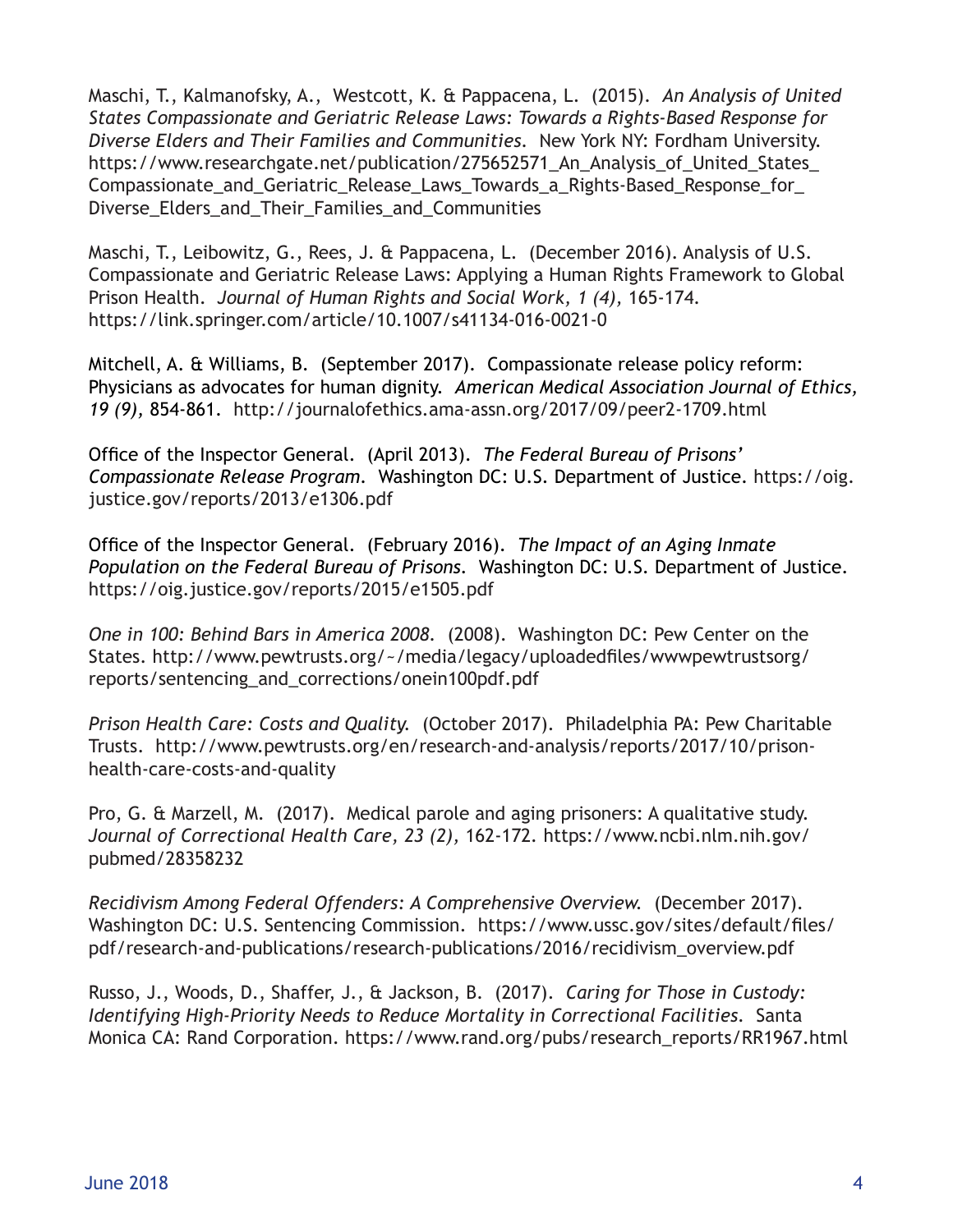Silber, R., Shames, A., & Reid, K. (December 2017). *Aging Out: Using Compassionate Release to Address the Growth of Aging and Infirm Prison Populations.* New York NY: Vera Institute of Justice. https://www.vera.org/publications/compassionate-release-aginginfirm-prison-populations

Sterns, A., Lax, G., Sed, C., Keohane, P., and Sterns, P. (2008). The Growing Wave of Older Prisoners: A National Survey of Older Prisoner Health, Mental Health and Programming. *Corrections Today, 70 (4)*, 70-76. https://www.researchgate.net/publication/236121499\_ The Growing Wave of Older Prisoners A National Survey of Older Prisoner Health Mental\_Health\_and\_Programming

Strupp, H. & Willmott, D. (2005). *Dignity Denied: The Price of Imprisoning Older Women in California*. San Francisco CA: Legal Services for Prisoners with Children. http://www. prisonerswithchildren.org/pubs/dignity.pdf

*Supporting America's Aging Prisoner Population: Opportunities & Challenges for Area Agencies on Aging.* (February 2017). Washington DC: National Association of Area Agencies on Aging. https://www.n4a.org/Files/n4a\_AgingPrisoners\_23Feb2017REV%20(2).pdf

*The Effects of Aging on Recidivism Among Federal Offenders*. (December 2017). Washington DC: U.S. Sentencing Commission. https://www.ussc.gov/sites/default/files/ pdf/research-and-publications/research-publications/2017/20171207\_Recidivism-Age.pdf.

Thompson, C. (2018, March 7). Frail, Old and Dying, but Their Only Way Out of Prison Is a Coffin. *New York Times.*  https://www.nytimes.com/2018/03/07/us/prisons-compassionate-release-.html

Washington Lawyers' Committee for Civil Rights & Urban Affairs. (2015). *D.C. Prisoners: Conditions of Confinement in the District of Columbia.* http://www.washlaw.org/pdf/ conditions\_of\_confinement\_report.PDF

Williams, B., Rothman, A., & Ahalt, C. (2017, February 6). *For Seriously Ill Prisoners, Consider Evidence-Based Compassionate Release Policies.* Health Affairs Blog: Health Affairs.https://www.healthaffairs.org/do/10.1377/hblog20170206.058614/full/

Williams, B., Stern, M., Mellow, J., Safer, M., & Greifinger, R. (2012). Aging in Correctional Custody: Setting a Policy Agenda for Older Prisoner Health Care. *American Journal of Public Health, 102 (8),* 1475-1481*.* https://www.ncbi.nlm.nih.gov/pmc/articles/ PMC3464842/

Williams, B., Sudore, R., Greifinger, R., & Morrison, R. (2011). Balancing Punishment and Compassion for Seriously Ill Prisoners. *Annals of Internal Medicine, 155 (2),* 122-126*.*  https://www.ncbi.nlm.nih.gov/pubmed/21628351

Wylie, L., Knutson, A., & Greene, E. (May 2018). Extraordinary and compelling: The use of compassionate release laws in the United States. *Psychology, Public Policy, and Law, 24 (2),* 216-234*.* http://psycnet.apa.org/doiLanding?doi=10.1037%2Flaw0000161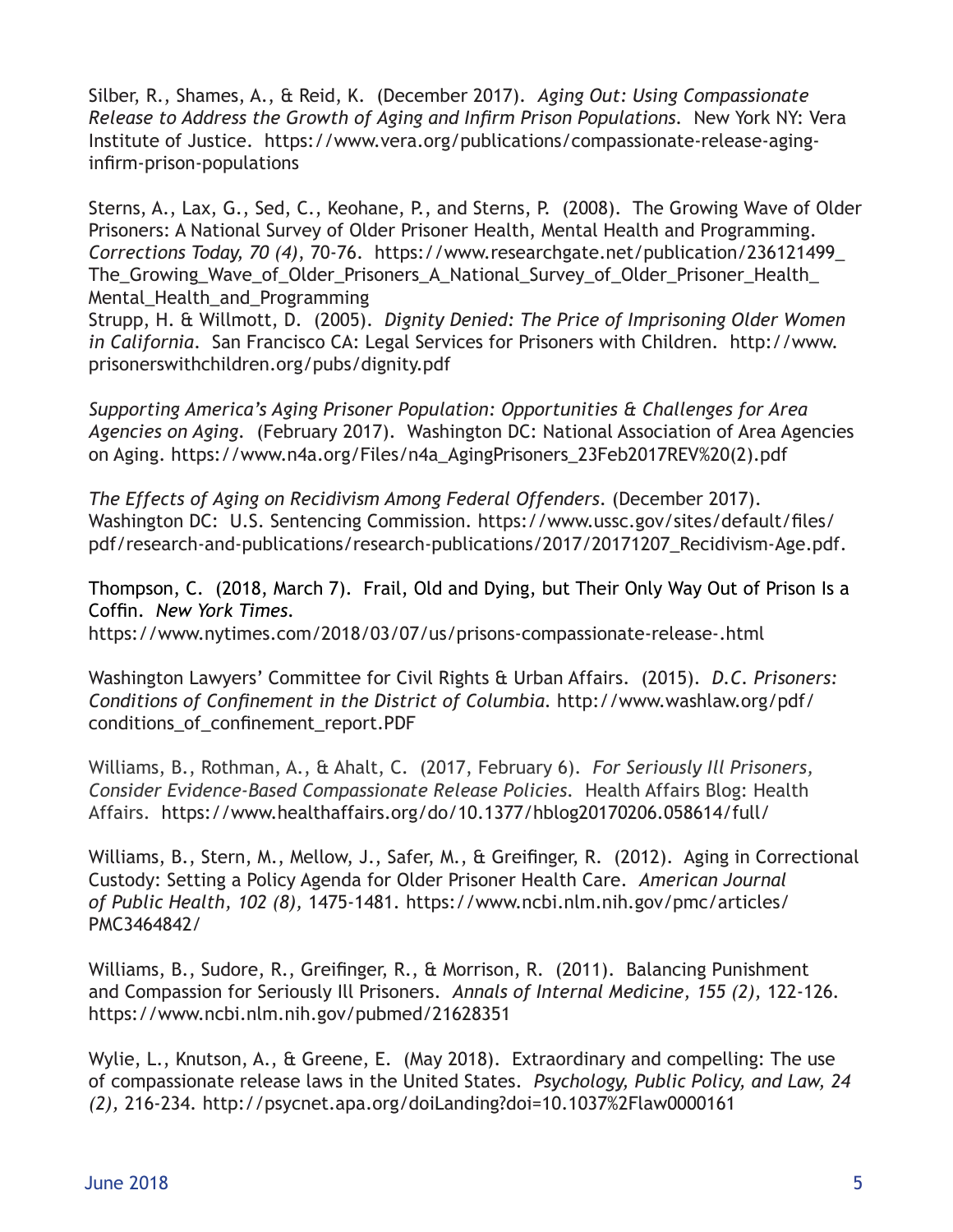Yarnell, S., Kirwin, P., & Zonana, H. (June 2017). Geriatrics and the Legal System. *Journal of the American Academy of Psychiatry and the Law, 45 (2),* 208-217. http://jaapl.org/ content/45/2/208

# COMPASSIONATE RELEASE: STATE-SPECIFIC SOURCES

# Alabama

Gordon, T. (2009, May 21). Alabama releases first inmate, 56, under new medical furlough law. *Birmingham News.* https://eji.org/sites/default/files/mi-bhm-alabama-releases-firstinmate-56-under-new-medical-furlough-law-05-21-09.pdf.

Kirby, B. (2014, April 16). 6 years after Alabama Law released prison inmates for medical reasons, few have benefited. *AL.com.* http://blog.al.com/wire/2014/04/six\_years\_ after passage of ala.html.

Moseley, B. (2017, March 13). Medical parole bill gets favorable report by Senate Committee. *Alabama Political Reporter*. http://www.alreporter.com/2017/03/13/medicalparole-bill-get-favorable-report-senate-committee/

Moseley, B. (2017, May 19). Medical parole bill passes. *Alabama Political Reporter.*  http://www.alreporter.com/2017/05/19/medical-parole-bill-passes/.

# Arizona

Leingang, R. (2018, March 9). Ducey record on pardons, commutations not forgiving. *Arizona Capitol Times.* https://azcapitoltimes.com/news/2018/03/09/arizona-dougducey-pardons-commutations-not-forgiving/.

# **California**

Associated Press. (2013, September 13). California lawmakers back bill expanding elderly parole. *CBS Sacramento.* http://sacramento.cbslocal.com/2017/09/13/elderly-inmateparole.

Dolan, J. (2011, March 2).Despite medical parole law, hospitalized prisoners are costing California taxpayers millions. *Los Angeles Times.* http://articles.latimes.com/2011/ mar/02/local/la-me-prisons-20110302.

Levine, D. & Slosson, M. (2012, July 11). Softer California three-strikes law would save on older inmates. *Reuters.* https://www.reuters.com/article/us-usa-california-prisons/ softer-california-three-strikes-law-would-save-on-older-inmates-idUSBRE86A05G20120711.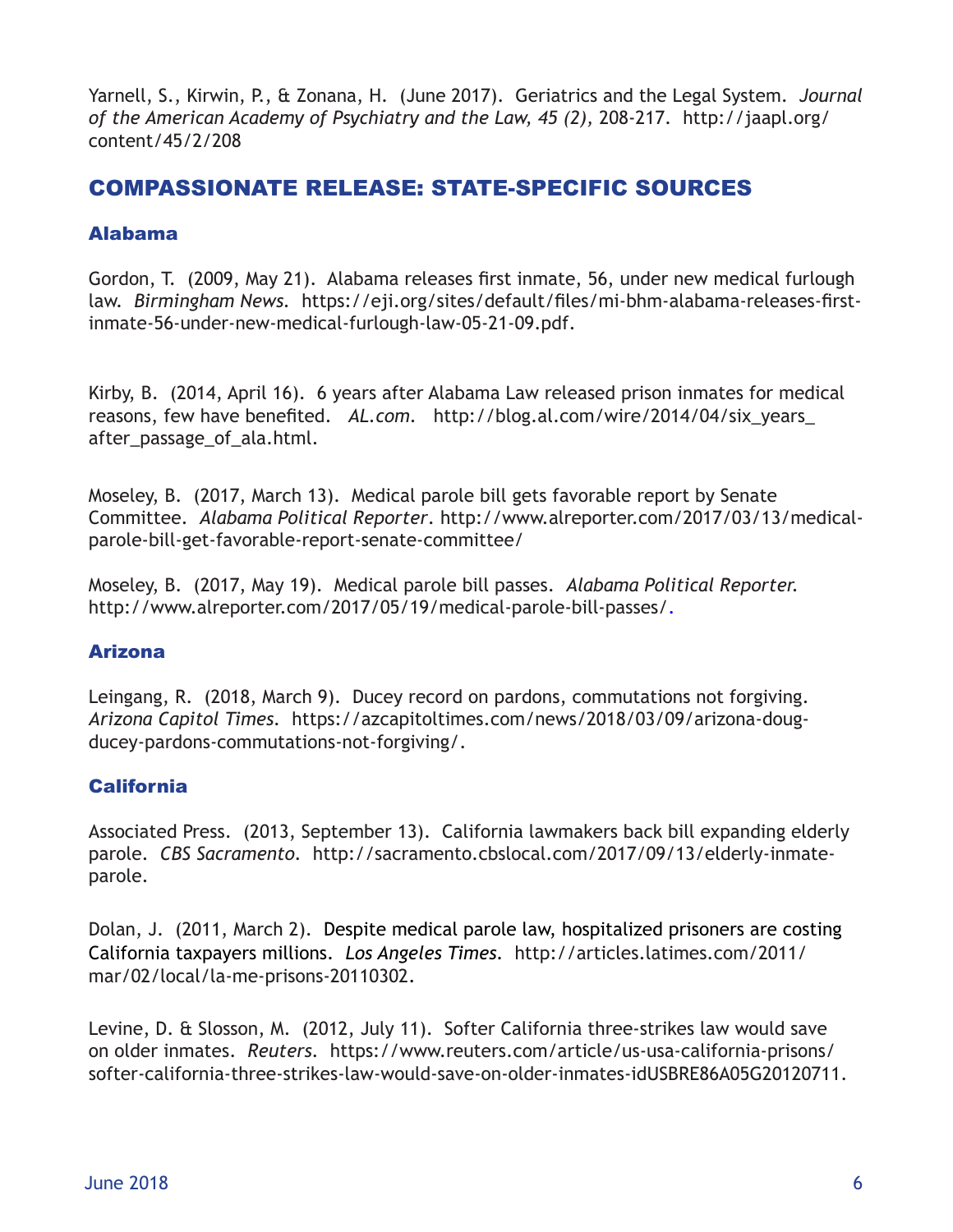Mieszkowskijan, K. (2012, January 19). When the nursing home resident in the next room is a convicted criminal. *New York Times.* https://www.nytimes.com/2012/01/20/us/ prisoners-on-medical-parole-housed-in-california-nursing-homes.html.

Robinson, S. and Dobrzyn, E. (2017, May 26). Compassionate release false hope for terminally ill inmates. *Monterey Bay Justice Project, California State University-Monterey Bay.* https://csumb.edu/justiceproject/compassionate-release-false-hope-terminally-illinmates.

St. John, P. (July 19, 2013). California develops framework for releasing more prison inmates. *Los Angeles Times.* http://articles.latimes.com/2013/jul/19/local/la-me-pc-ffcalifornia-develops-framework-for-prison-releases-20130718.

# Colorado

Prendergast, A. (2015, July 23). Prisoner Darrell Havens, paralyzed in a police shooting, granted medical parole. *Westword.* http://www.westword.com/news/prisoner-darrellhavens-paralyzed-in-a-police-shooting-granted-medical-parole-6940920

# **Connecticut**

Kardish, C. (2014, Feb. 27). States look to nursing homes to lower prison health care costs. *Stateline.* http://www.governing.com/news/headlines/gov-states-look-to-nursinghomes-to-lower-prison-health-care-costs.html

Reinhart, C. (2014, July 30). *Aging Inmate Population.* Hartford CT: Office of Legislative Research, Connecticut General Assembly. https://www.cga.ct.gov/2014/rpt/ pdf/2014-R-0213.pdf

Vestal, C. (2014, Aug. 12). Too sick for prison health care. *Stateline.* http://www. governing.com/topics/health-human-services/aging-inmates-mean-health-care-has-to-takeplace-outside.html

Wisnieski, A. (2017, Apr. 25). Nursing home for parole inmates to get federal funds. *Hartford Courant.* http://www.courant.com/news/connecticut/hc-nursing-home-paroleesfederal-funding---20170426-story.html

# **Delaware**

*Delaware's Access to Justice Commission's Committee on Fairness in the Criminal Justice System: A Report on Racial Bias in Prosecutorial Charging Decisions, Plea-Bargaining, and Sentencing.* (2015). Montomery AL: Equal Justice Initiative. https://courts.delaware.gov/ supreme/docs/Delaware-Charging-Plea-Bargaining-Sentencing-Report.pdf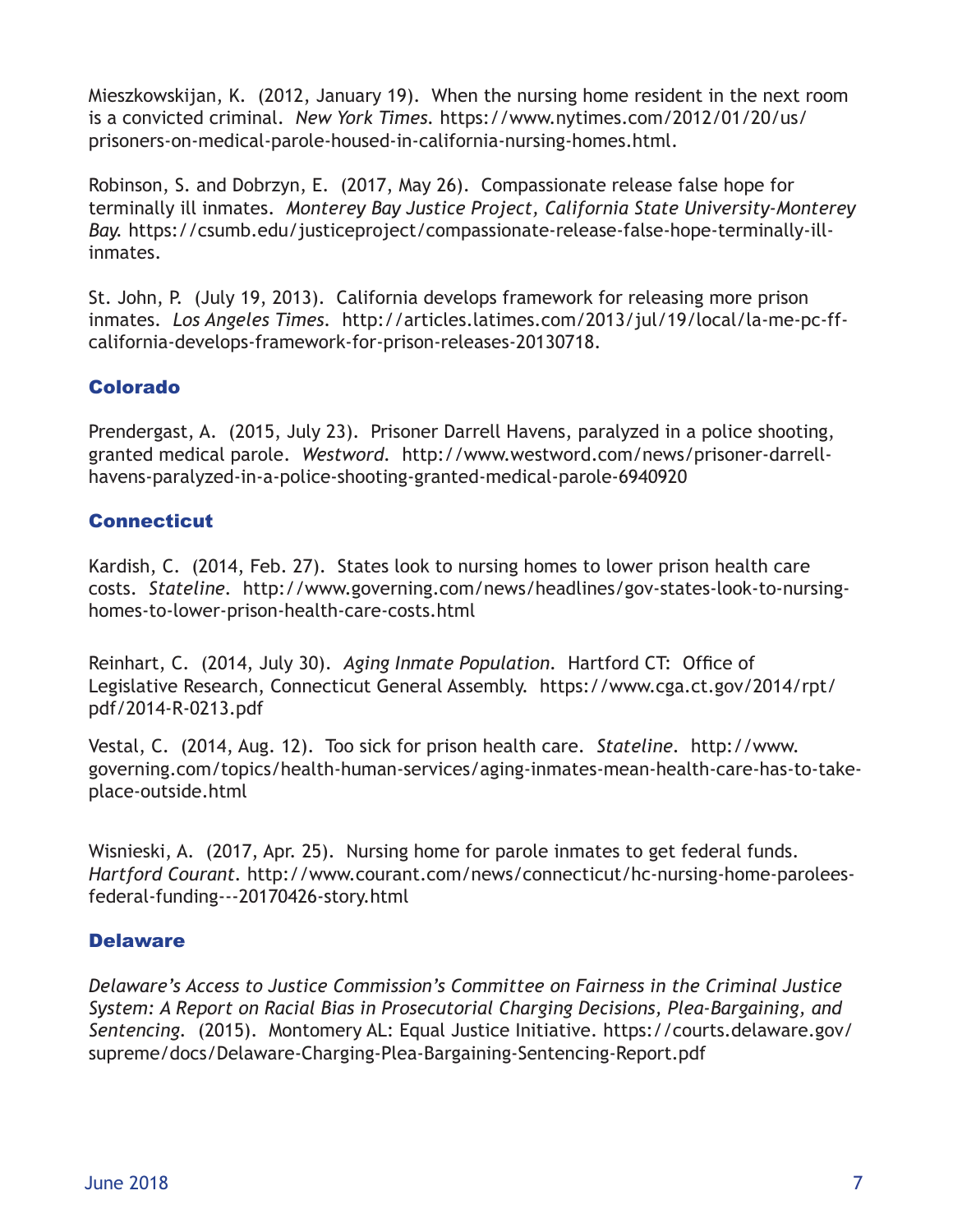Denison, D. (2010, February 24). Aging inmates driving up health care costs. *Middletown (Del.) Transcript.* http://www.middletowntranscript.com/article/20100224/ NEWS/302249994

Pauly, M. (2017, March 24). Civil rights coalition demands new prison reform measures. *Delaware Public Media.* http://delawarepublic.org/post/civil-rights-coalition-demandsnew-prison-reform-measures

Themal, H. (2015, November 1). More aged prisoners could be release. *Delaware Online.*  https://www.delawareonline.com/story/opinion/columnists/2015/11/01/aged-prisonersreleased/74971366/

# District of Columbia

Buchanan, A.E. (2015, August 14). Opinion: Improve D.C.'s parole practices. *Washington Post.* https://www.washingtonpost.com/opinions/improve-dcs-parolepractices/2015/08/14/56b9f03c-3475-11e5-8e66-07b4603ec92a\_story.html?utm\_ term=.8ddcc13f3398

# Florida

Garcia, R. (2015, May 14). Early release options in Florida prisons. *Tampa Bay Times.*  http://www.tampabay.com/opinion/columns/column-early-release-options-in-floridaprisons/2229696

Florida Commission on Offender Review. (2015, December 18). *Conditional Medical Release: Executive Summary.* https://www.fcor.state.fl.us/docs/reports/CMRreport200714. pdf.

*Florida's Aging Inmate Population.* (2015). Tallahassee FL: Florida State University Project on Accountable Justice. https://www.splcenter.org/sites/default/files/florida\_aging\_ prisoners march 27 2015 - project on accountbale justice.pdf

McCarthy, D. (September 2014). *Florida's Aging Prisoner Problem.* Tallahassee FL: Florida TaxWatch Research Institute. http://www.floridataxwatch.org/resources/pdf/ ElderlyParoleFinal.pdf

# Georgia

Bluestein, G. (2012, May 25). Georgia pardons board granting more medical reprieves. *Gwinnett Daily Press.* http://www.gwinnettdailypost.com/archive/ga-pardons-boardgranting-more-medical-reprieves/article\_984fe720-11fb-5145-a1ab-b9c10e95a7dc.html Chen, S. (2009, November 13). Prison health-care costs rise as inmates grow older and sicker. *CNN.* http://www.cnn.com/2009/CRIME/11/13/aging.inmates/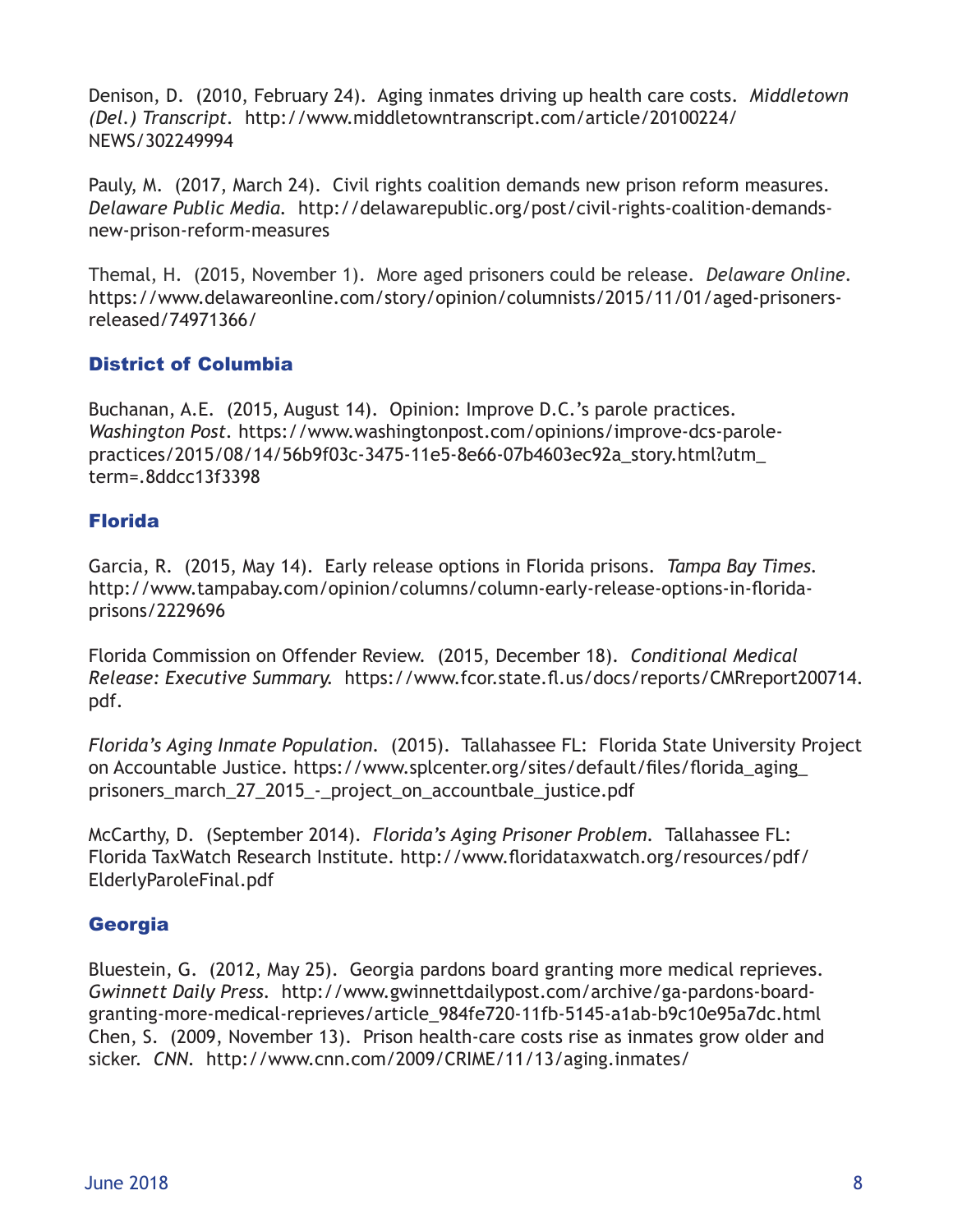Dawkins, K. (2013). The Aging-Inmate Population Project. *Georgia Department of Corrections.* http://www.dcor.state.ga.us/sites/all/files/pdf/Research/Standing/Aging\_ inmate\_population.pdf

Georgia inmates use of medical reprieves on the rise. (2010, March 7). *Savannah Morning News.* http://savannahnow.com/2010-03-07/ga-inmates-use-medical-reprieves-rise High costs, not human rights, forces Georgia to release its sickest prisoners. (2016, August 23). *Prison Legal News.* https://www.prisonlegalnews.org/news/2016/aug/23/high-costsnot-human-rights-forces-georgia-release-its-sickest-prisoners/

Schneider, C. (2016, September 2016). Georgia no longer wants fugitive who escaped 48 years ago. *Atlanta Journal Constitution.* http://www.myajc.com/news/local/georgialonger-wants-fugitive-who-escaped-years-ago/qKmQqfIatLk3hiozaAYoEK/

# Hawaii

Fujimoto, L. (2015, September 27). Man to seek 'compassionate release' from prison term. *Maui News.* http://www.mauinews.com/news/local-news/2015/09/man-to-seekcompassionate-release-from-prison-term/

Nakaso, D. (2015, May 24). Patient-prisoners a growing burden for isle taxpayers. *Honolulu Star-Advertiser*. https://www.pressreader.com/usa/honolulu-star-advertis er/20150524/281479275007284

Native Hawaiian Justice Task Force. (2012). *Native Hawaiian Justice Task Force Report.* http://lrbhawaii.info/reports/legrpts/oha/2013/act170\_slh11.pdf

Richardson, M. (2017, March 2). Hawaii's correctional facilities grapple with a 'silver tsunami.' *Hawaii News*. http://www.hawaiinewsnow.com/story/34652867/2017/03/ Thursday/hawaiis-silver-tsunami-behind-bars-is-coming-with-big-costs

# Illinois

Catholic Conference of Illinois. (2016, August 26). CCI issues letter in support of criminal justice reforms. *Catholic Conference of Illinois News.* http://www.ilcatholic.org/cciissues-letter-in-support-of-criminal-justice-reforms/

Chicago Sun-Times Staff. (2014, November 3). Ill. prisons need to find better ways to handle the terminally ill. *Pekin Times.* http://www.pekintimes.com/article/20141103/ Opinion/141109771

Illinois Legislative Research Unit. (April 2008). National Prison Population Reflects Aging Trends. *First Reading, 21 (3).* http://ilga.gov/commission/lru/April2008FirstRdg.pdf Illinois State Commission on Criminal Justice and Sentencing Reform. (December 2016). *CJSR Commission Final Report.* http://www.icjia.org/cjreform2015/pdf/CJSR\_Final\_ Report\_Dec\_2016.pdf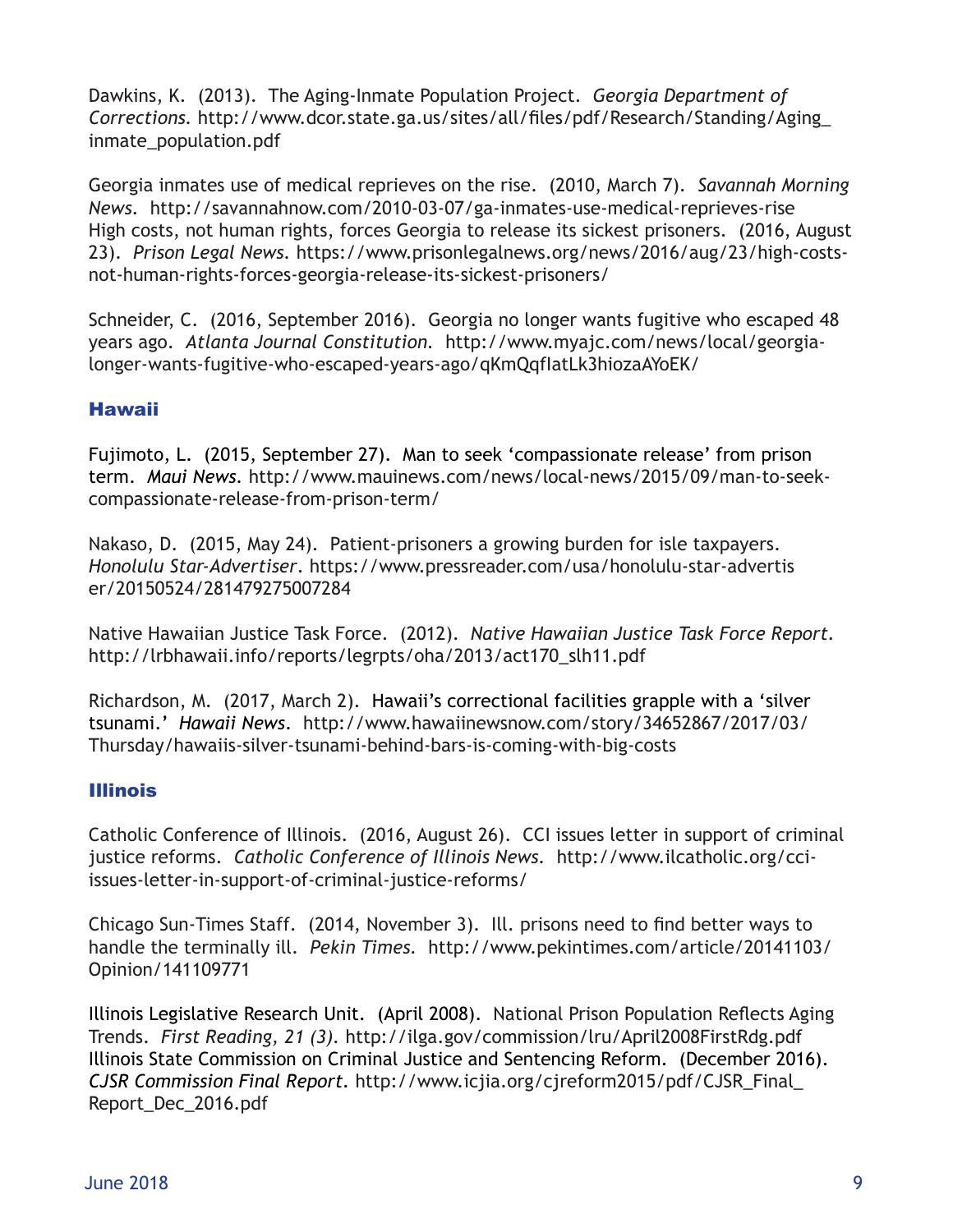Pupovac, J. (2011, January 6). Guarding grandpa: Illinois is spending money it doesn't have to keep convicts who can barely walk behind bars. *Chicago Reader.*  https://www.chicagoreader.com/chicago/illinois-prisons-budget-elderly-old-inmates/ Content?oid=3013140

Strickland, J. & Barens, E. (2017). A Summary of the Summit on Reentry, Reintegration & Aging*.* Jane Addams Center for Social Policy and Research, University of Illinois at Chicago. https://socialwork.uic.edu/wp-content/uploads/bsk-pdf-manager/Summary\_of\_Summit\_ on Aging, Reentry and Reintegration 208.pdf

Wildeboer, R. & Smith, P. (2014, July 8). Of natural causes: Death in Illinois prisons. *Illinois Public Radio.* https://will.illinois.edu/news/story/of-natural-causes-death-inillinois-prisons

Ziettlow, A. (2012, November 22). Do elderly inmates belong in Illinois' prisons? *Huffington Post.* https://www.huffingtonpost.com/rev-amy-ziettlow/compassionaterelease-\_b\_1901527.html

#### Iowa

Accused killer's lawyer asks for compassionate release due to medical concerns. *Des Moines Register.* (2014, February 24). http://www.desmoinesregister.com/story/ news/2014/02/20/accused-killers-lawyer-asks-for-passionate-release-due-to-medicalconcerns/5644101/

DeJohn, I. (2013, December 4). Iowa inmate granted unprecedented parole after she's diagnosed with terminal cancer. *New York Daily News*. http://www.nydailynews.com/ news/national/iowa-inmate-granted-unprecedented-parole-article-1.1537006

Iowa Legislative Services Agency. (April 2012). *Final Report: Inmate Geriatric and Psychiatric Patients Study Committee.* https://www.legis.iowa.gov/docs/publications/ IP/15545.pdf

Rodgers, G. (2013, December 4). Women sentenced to life as juvenile paroled to hospice. *Des Moines Register*. https://www.usatoday.com/story/news/nation/2013/12/03/iowawoman-sentenced-to-life-as-juvenile-paroled/3862315/

Terrell, L. (2014, July 28). Friend of Kristina Fetters speaks about her death. *KCCI-Des Moines.* http://www.kcci.com/article/friend-of-kristina-fetters-speaks-about-herdeath-1/6895184

# Kansas

Stewart, A. (2016, July 10). Compassionate release: A law allowed an inmate with cancer to spend last days with family. *Hutchinson News.* http://www.hutchnews.com/5ba306c5 b6ea-5a71-9a3d-c679650cf3e4.html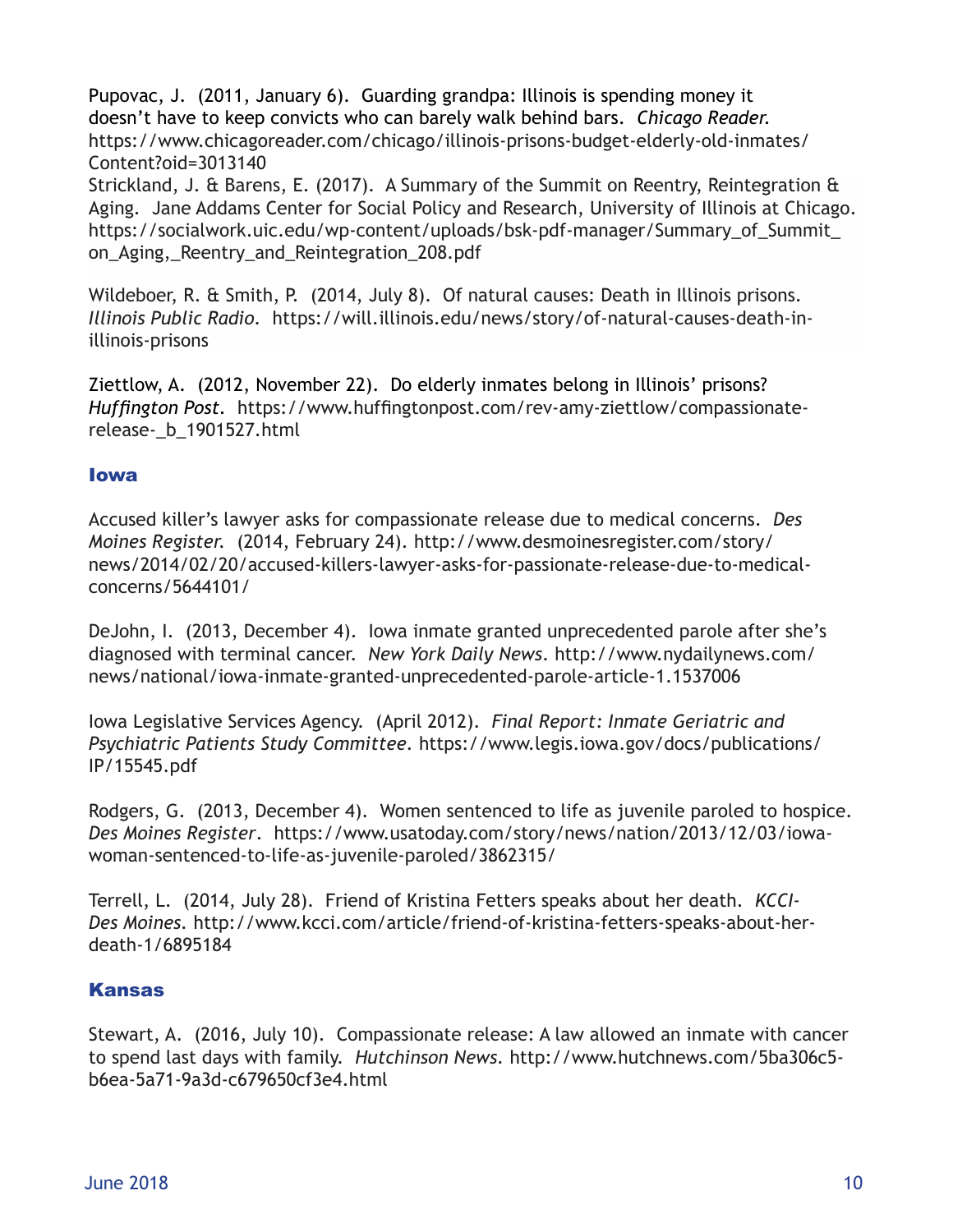# **Kentucky**

Beam, A. (2014, June 1). Kentucky studies private nursing homes for inmates. *San Diego Union-Tribune.* http://www.sandiegouniontribune.com/sdut-kentucky-studies-privatenursing-homes-for-inmates-2014jun01-story.html

Flack, E. (2010, November 24). Prisoner medical costs skyrocket, some call for medical paroles. *Wave3 News.* http://www.wave3.com/story/13535955/prisoner-medical-costsskyrocket-some-call-for-early-releases

Kentucky Criminal Justice Policy Assessment Council. (December 2017). *Justice Reinvestment Work Group Final Report.* https://justice.ky.gov/Documents/KY%20Work%20 Group%20Final%20Report%2012.18.pdf

*Medical Care for Kentucky Inmates in Community Medical Facilities: Feasibility and Savings Are Uncertain.* (May 2016). Frankfort KY: Kentucky Legislative Research Commission. http://www.lrc.ky.gov/lrcpubs/RR426.pdf

Reutter, D. (2016, August 10). New Law Allows for Release Consideration for Kentucky Prisoner After 54 Years. *Prison Legal News.* https://www.prisonlegalnews.org/news/2016/ aug/10/new-law-allows-release-consideration-kentucky-prisoner-after-54-years/

Riley, J. (2014, November 7). Despite medical parole, ailing Kentucky inmates remain in prison. *WDRB.* http://www.wdrb.com/story/27329002/sunday-edition-despite-medicalparole-ailing-kentucky-inmates-remain-in-prison

# Louisiana

Associated Press. (2017, July 24). Health care bill could quash Louisiana furlough plan for sick inmates. *The Times-Picayune.* http://www.nola.com/politics/index.ssf/2017/07/ health care bill could quash l.html

Ellerbe, E. (2017, August 3). Geriatric parole should be considered in Louisiana. *Right on Crime.* http://rightoncrime.com/2017/08/geriatric-parole-should-be-considered-inlouisiana/

Gelb, A., Schuster, T., & Levett, E. (2017, June 22). *Louisiana adopts landmark criminal justice reforms.* Public Safety Performance Project, The Pew Charitable Trusts. http:// www.pewtrusts.org/en/research-and-analysis/analysis/2017/06/22/louisiana-adoptslandmark-criminal-justice-reforms

O'Donoghue, J. (2018, April 3). Louisiana changed a law to release more sick, old prisoners. Now, there's an effort to undo that. *The Times-Picayune.* http://www.nola. com/politics/index.ssf/2018/04/louisiana\_prisons\_medical.html

O'Donoghue, J. (2017, October 10). 1,400 more Louisiana prisoners will be out Nov. 1 as criminal justice overhaul takes effect. *The Times-Picayune.* http://www.nola.com/politics/ index.ssf/2017/09/criminal\_justice\_early\_release.html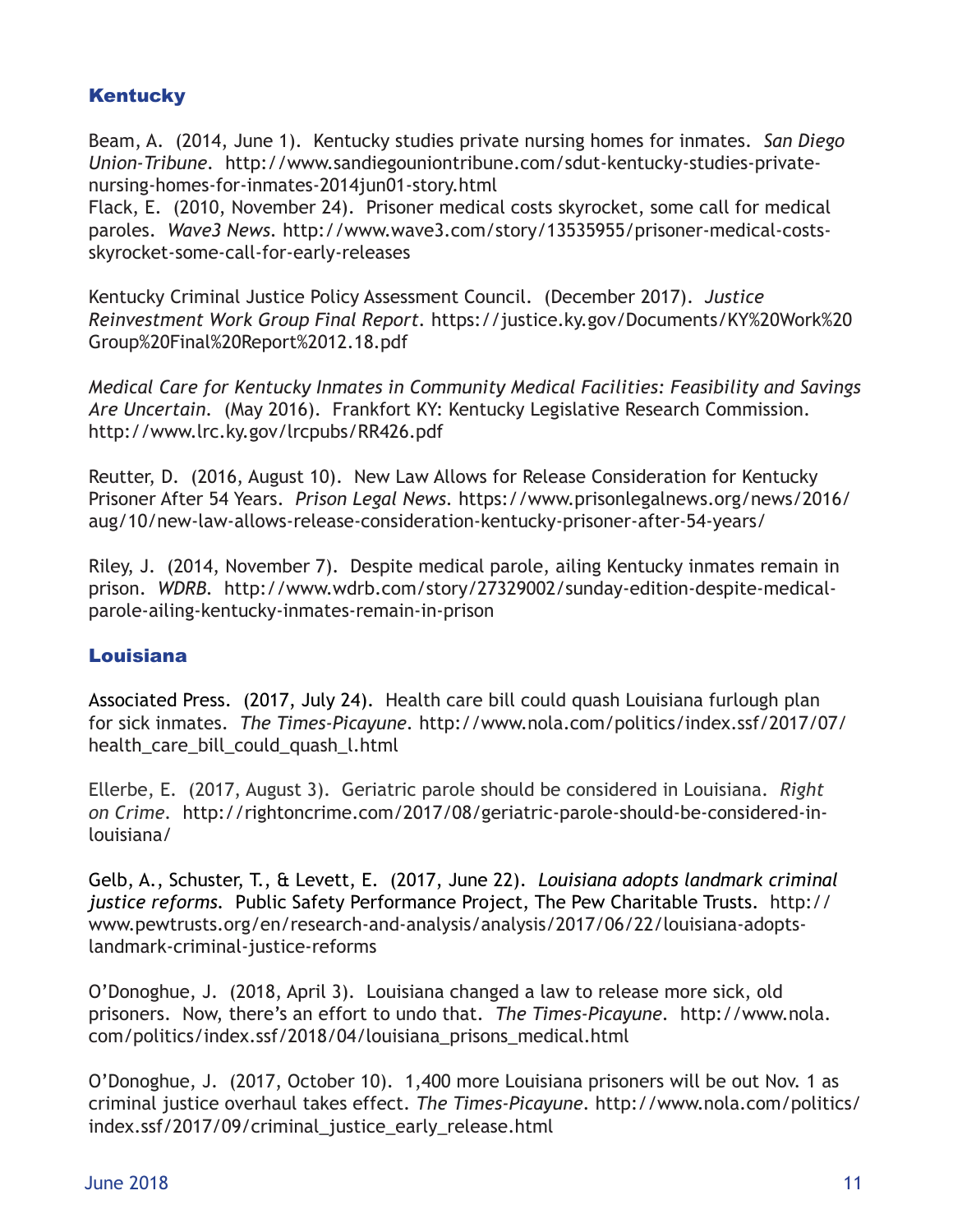Rico, R.J. (2017, July 24). Health care overhaul bill could quash furlough plan for sick inmates in Louisiana. *U.S. News & World Report.* https://www.usnews.com/news/beststates/louisiana/articles/2017-07-24/health-care-bill-could-quash-furlough-plan-for-sickinmates

Southern Poverty Law Center. (2017, June 15). Louisiana takes historic step with criminal justice reform. *SouthernPovertyLawCenter.org.* https://www.splcenter.org/ news/2017/06/15/louisiana-takes-historic-step-criminal-justice-reform

Stole, B. (2017, June 11). For a growing share of Louisiana's inmates, only chance for release rests with the governor — or the grave. *The Advocate.* 

http://www.theadvocate.com/article\_b24f3d18-4b1f-11e7-8d3c-ab34cf4c3d51.html

Ziettlow, A. (2012, February 15). Our Aging Prison Population: Should Criminals Die Free? *The Atlantic*. https://www.theatlantic.com/health/archive/2012/02/our-aging-prisonpopulation-should-criminals-die-free/252962/

# **Maine**

Dunne, G. (2014, July 15). Mass Incarceration of the elderly. *ACLU of Maine.*  https://www.aclumaine.org/en/news/mass-incarceration-elderly

Hench, D. (2013, October 20). Maine curbing per-prisoner health care costs. *Portland Press Herald.* http://www.pressherald.com/2013/10/29/study\_shows\_maine\_curbing\_ prison\_health\_care\_spending\_/

Hench, D. (2012, September 10). Hospice care in prison: There's empathy, not just sympathy. *Portland Press Herald.* http://www.pressherald.com/2012/09/10/theresempathy-not-just-sympathy\_2012-09-10/

# Maryland

Bratt, L. (January 16, 2015). Medical parole can save Maryland money. *Washington Post.* https://www.washingtonpost.com/opinions/medical-parole-can-save-marylandmoney/2015/01/16/cd31d7e0-9a90-11e4-a7ee-526210d665b4\_story.html?utm\_term=. b9b09a27b4ad

Johnson, L. (2009, March 5). Parole Reforms in Maryland Could Save Millions. *Justice Policy Institute.* http://www.justicepolicy.org/news/1934

*Still Blocking the Exit.* (January 2015). Baltimore MD: American Civil Liberties Union of Maryland. http://aclu-md.org/uploaded\_files/0000/0767/stillblockingtheexit\_final.pdf

The Release Valve: Parole in Maryland.(February 2009). *Justice Policy Institute.* http:// www.justicepolicy.org/research/1935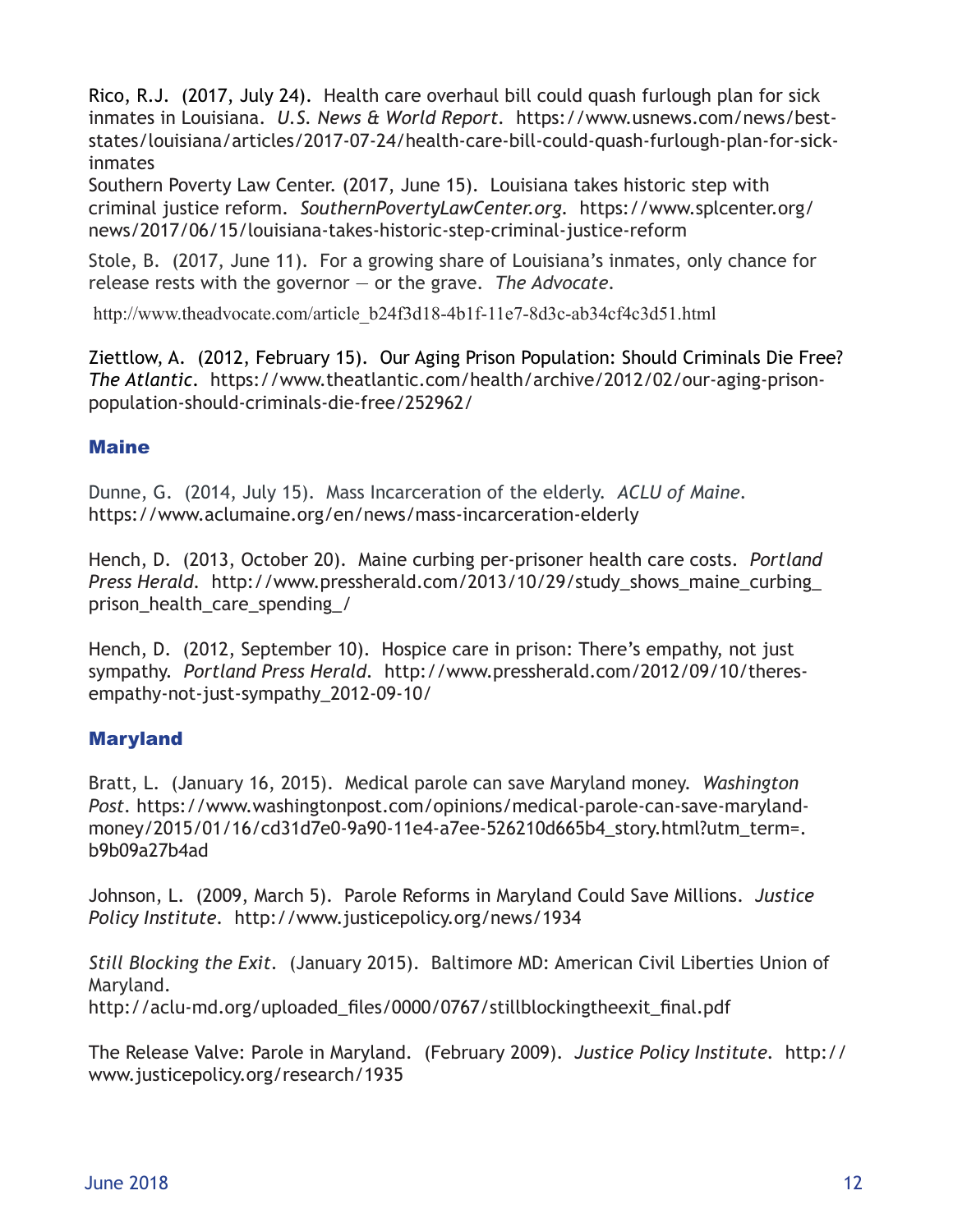Wood, P. (2016, April 9). Maryland lawmakers agree on how to reform criminal justice system. *Baltimore Sun.* http://www.baltimoresun.com/news/maryland/politics/bal-astime-runs-short-lawmakers-continue-work-on-justice-reinvestment-20160409-story.html

### **Massachusetts**

Carroll, J. (2017, August 16). *Prisoners' Legal Services: Working to Depoliticize Incarceration.* Boston, MA: Massachusetts Legal Assistance Corporation. http://mlac.org/prisoners-legal-services-working-to-depoliticize-incarceration. Cramer, M. (2018, January 27). Sal DiMasi's struggles in federal prison a catalyst for compassionate release. *Boston Globe.* https://www.bostonglobe.com/ metro/2018/01/27/dimasi-struggles-federal-prison-catalyst-for-compassionaterelease/26MmUDJ3wpD8pwkblG35kN/story.html Heroux, P. (2015, October 24). Should we discharge terminally ill inmates? *Huffington*  Post. https://www.huffingtonpost.com/paul-heroux/should-we-discharge-termi\_b\_8381990.

html

Poorman, E. (2016, November 22). Opinion: More Mass. Prisoners Should Have Chance for Compassionate Release, Too. *WBUR Radio.* http://www.wbur.org/ commonhealth/2016/11/22/compassionate-release-doctor-dimasi

Valencia, M. (2016, October 20). Among state lawmakers, compassionate release of inmates is divisive issue. *Boston Globe.* https://www.bostonglobe.com/ metro/2016/10/19/program-that-could-benefit-dimasi-has-stalled-state-level/ EmrtDbksrMS9jQ9JL7qycM/story.html

Wade, C.M. (2017, February 20). Governors, parole board granting few pardons. *Newbury Port News*. http://www.newburyportnews.com/news/local\_news/governors-parole-boardgranting-few-pardons/article\_96c9844a-cc83-5596-a66b-0f65359f7ce4.html

# Michigan

Citizens Alliance on Prisons & Public Spending. (June 2015). *10,000 fewer Michigan prisoners: Strategies to reach the goal.* http://2015capps.capps-mi.org/wp-content/ uploads/2015/06/CAPPS-report-10000-fewer-prisoners.pdf

Eggert, D. (2017, March 30). Gov. Rick Snyder has signed into law a package of criminal justice bills that advocates say are intended to keep criminals from reoffending. *U.S. News & World Report.* https://www.usnews.com/news/best-states/michigan/ articles/2017-03-30/ap-news-guide-snyder-to-sign-criminal-justice-changes

Roelofs, T. (2015, August 20). 43,000 Michigan prisoners: Who should we cut loose first? *Bridge Magazine*.https://www.bridgemi.com/public-sector/43000-michigan-prisonerswho-should-we-cut-loose-first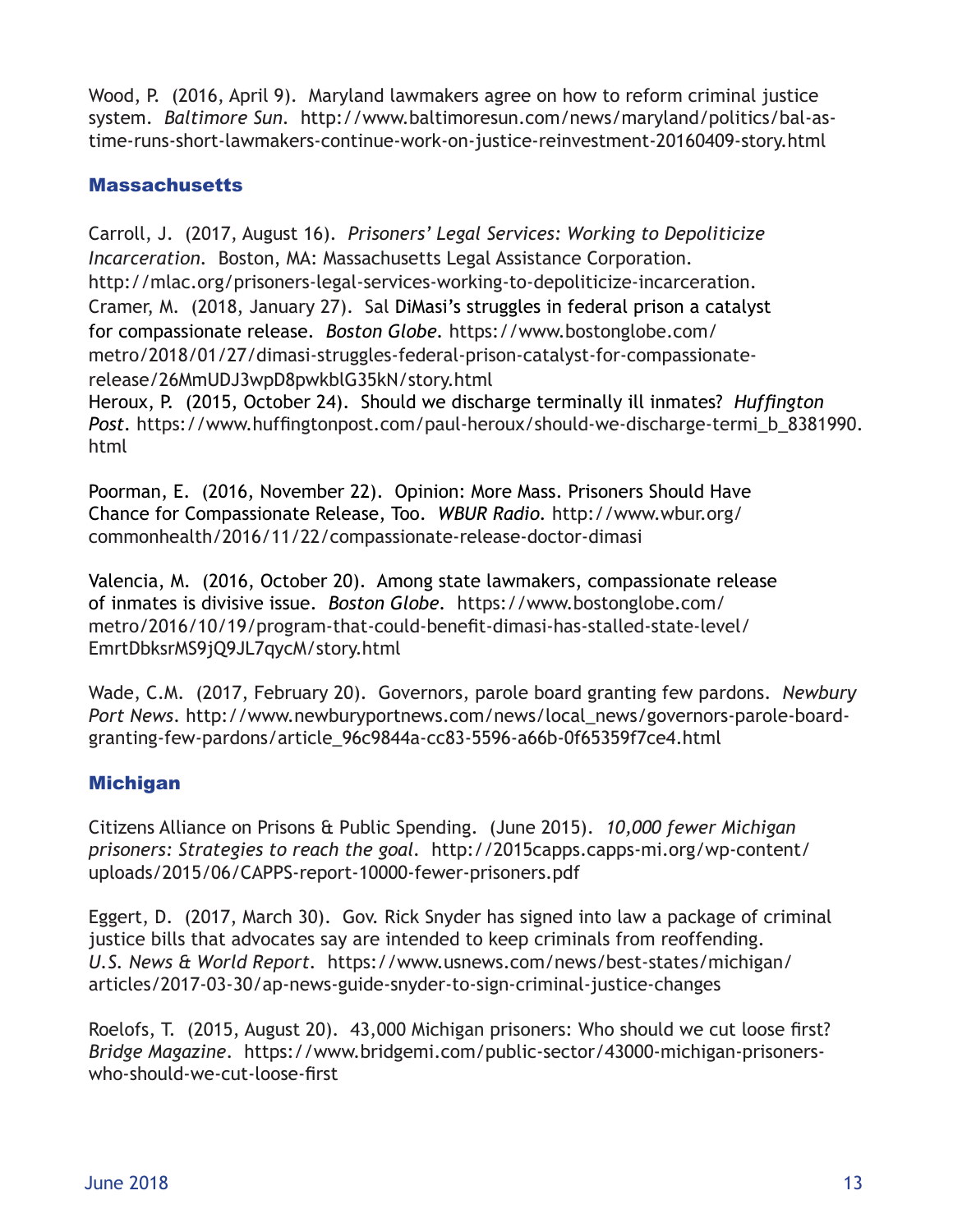Swidwa, J. (2016, February 18). Medical parole a step closer. *The Herald-Palladium*. http://www.heraldpalladium.com/news/local/medical-parole-a-step-closer/ article\_21574df5-bebe-5470-9d45-8693601bf024.html

# **Minnesota**

Minnesota's 'Million-Dollar Prisoners' Become Scapegoats in Tough Economy. (2016, August 26). *Prison Legal News.* https://www.prisonlegalnews.org/news/2016/aug/26/minnesotasmillion-dollar-prisoners-become-scapegoats-tough-economy/

#### **Mississippi**

Gates, J.E. (2017, July 10). Law change helps older inmate get parole. *The Clarion-Ledger.* https://www.clarionledger.com/story/news/2017/07/09/law-change-helps-olderinmate-get-parole/459580001/

#### Missouri

Gwin, B. & Bazzel, T. (Spring 2011). Support Geriatric Parole in Missouri. *Turning Point: The Newsletter of Missouri Citizens United for Rehabilitation of Errants.* http://www. missouricure.org/Spring2011.pdf

Moore, M. (2017, June 24). Solutions remain elusive as elderly prisoners grow in number. *Columbia Missourian.* https://www.columbiamissourian.com/news/solutionsremain-elusive-as-elderly-prisoners-grow-in-number/article\_a29eacde-51da-11e7-b667- 431405ae5d7f.html

# Nebraska

Hammel, P. (2014, May 25). Prisons: Pricey nursing homes for Nebraska's aging inmates. *Omaha World-Herald*.

http://www.omaha.com/news/metro/prisons-pricey-nursing-homes-for-nebraska-s-aginginmates/article\_69395b2d-2d1b-51ff-bde9-28126ac31749.html

Hicks, N. (2005, February 20). Bill proposes medical parole for dying inmates. *Lincoln Journal Star.* http://journalstar.com/news/local/govt-and-politics/bill-proposesmedical-parole-for-dying-inmates/article\_69d83e8a-e66f-5da9-a3bc-177c307e5341.html

Save money on corrections. (2011, March 20). *Lincoln Journal Star.* http://journalstar.com/news/opinion/editorial/article\_356cd1d1-e781-569c-bc0ea8a8eeb83d4f.html

# Nevada

Dornan, G. (2013, October 30). Nevada not alone with aging-inmate issues. *Record-Courier.* https://www.recordcourier.com/news/nevada-not-alone-with-aging-inmateissues/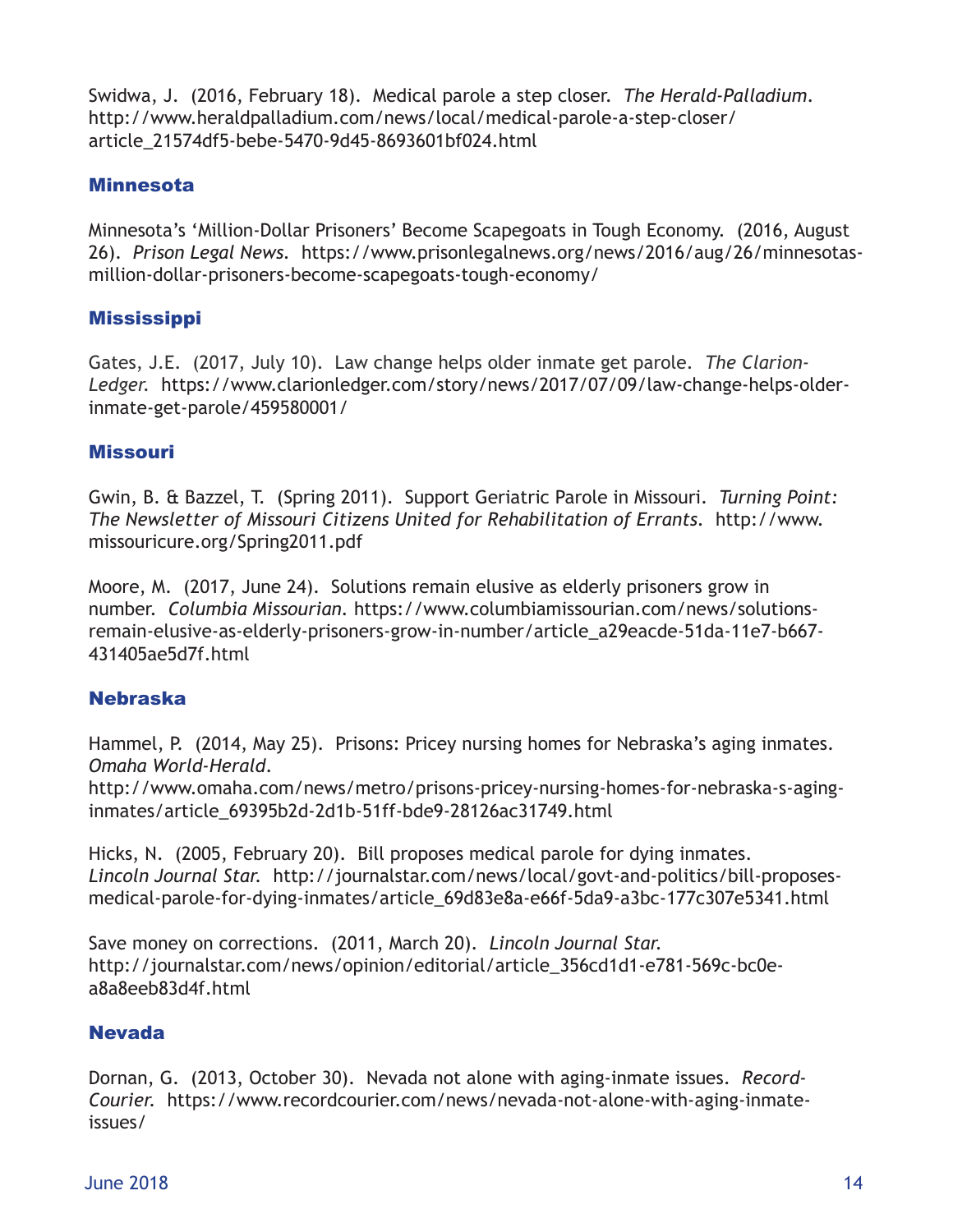Rindels, M. (2017, February 28). Bill would allow earlier release among prison system's graying population. *Nevada Independent.* https://thenevadaindependent.com/article/billallow-earlier-release-among-prison-systems-graying-population Siegel, R. & Rowland, L. (2007). *Another Nevada Prison Boom: The ACLU Response.*  https://www.leg.state.nv.us/74th/Exhibits/Assembly/WM/AWM327F.pdf

# New Jersey

Friedman, M. (2015, June 18). More inmates would be eligible for medical parole under N.J. legislation. *NJ.com.* http://www.nj.com/politics/index.ssf/2015/06/more\_inmates\_ would be eligible for medical parole.html

Kitchenman, A. (2015, July 28). Bill would allow 'medical parole' for inmates with incapacitating illnesses. *New Jersey Spotlight.*  http://www.njspotlight.com/stories/15/07/28/legislation-would-allow-medical-parole-forinmates-with-incapacitating-illnesses/

Leonard, N. (2017, August 6). State assemblymen pass health bills on medical parole, disability and more. *Press of Atlantic City.* http://www.pressofatlanticcity.com/news/ state-assemblymen-pass-health-bills-on-medical-parole-disability-and/article\_d06634da-3d26-5ced-8e21-abc6e3df21b4.html

O'Brien, K. (2014, July 8). NJ's prisoner medical costs drop, but still \$5,800 per inmate: Report. NJ.com. http://www.nj.com/healthfit/index.ssf/2014/07/njs\_cost\_of\_prisoner health\_care\_drops\_but\_still\_5800\_per\_inmate\_report.html

# New Mexico

*Put to the Test: New Mexico SAFE 2017 Legislative Report.* (2017). New Mexico SAFE Coalition. www.nmsafe.org

# New York

Buckley, C. (2010, January 29). Law Has Little Effect on Early Release for Inmates. *New York Times.* http://www.nytimes.com/2010/01/30/nyregion/30parole.html

Campanile, C. (2018, January 17). Cuomo looks to free old, sick inmates in bid to save money. *New York Post.* https://nypost.com/2018/01/17/cuomo-looks-to-free-old-sickinmates-in-bid-to-save-money/amp/?\_\_twitter\_impression=true

Clarke, M. (2010, October 15). Expanded Eligibility for New York Medical Parole Has Little Effect. *Prison Legal News.* https://www.prisonlegalnews.org/news/2010/oct/15/ expanded-eligibility-for-new-york-medical-parole-has-little-effect/

DiNapoli, T.P. (April 2017). *New York State's Aging Prison Population.* Albany NY: Office of the New York State Comptroller. *https://cloud.eguardtech.com:510/1/files/359/ CompassionateRelease-StateResearch/New%20York/5-NY-Notes/NY-2017report.pdf?view=1*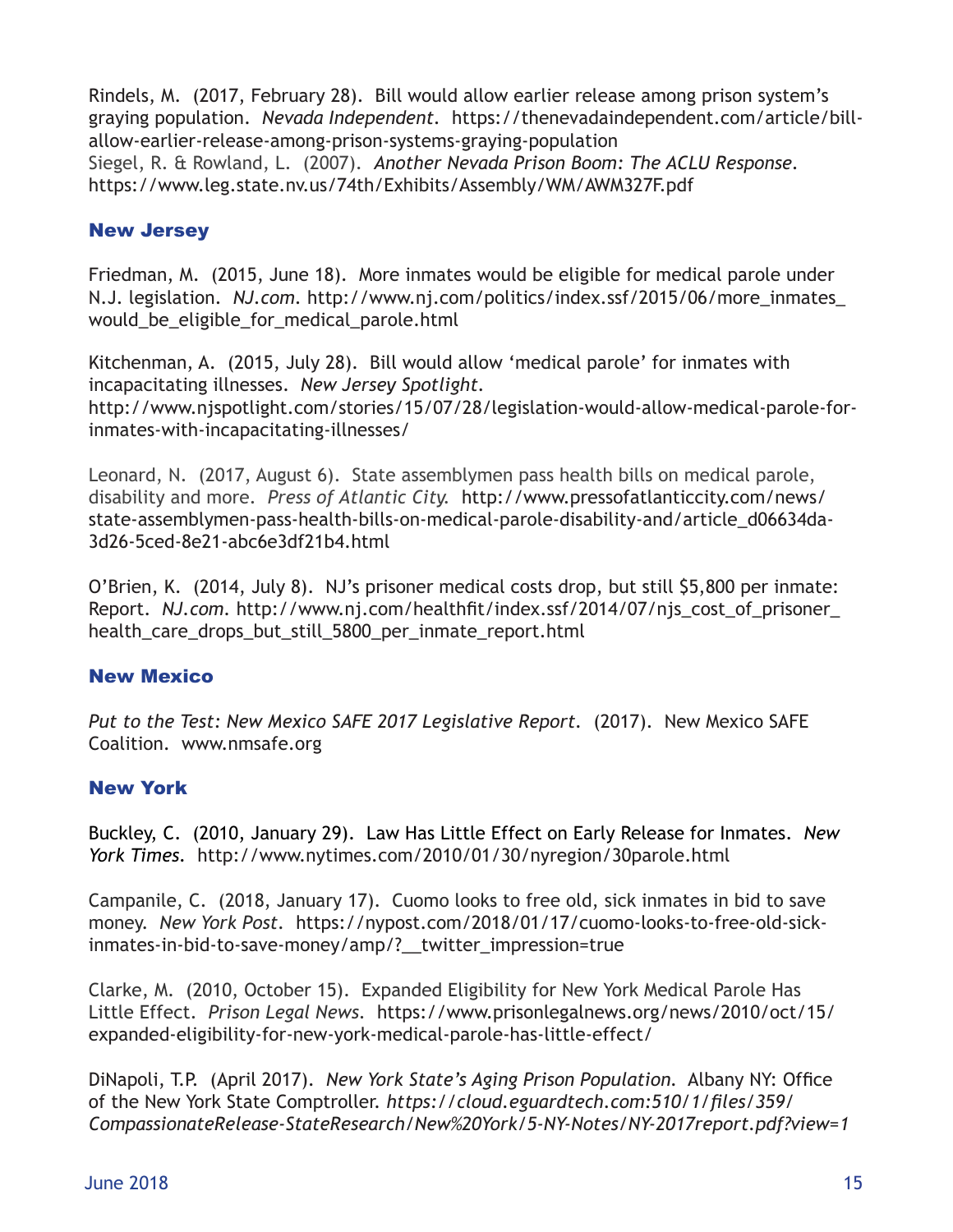Haverty, N. (2013, November 7). Dying inmates in New York struggle to get home. *North Country Public Radio.* https://www.northcountrypublicradio.org/news/ story/23199/20131107/dying-inmates-in-ny-struggle-to-get-home

Kail, B. (2017, September 7). Oswego County DA reviewing medical parole regulations as Thibodeau seeks early release. *Oswego County News.* 

http://www.oswegocountynewsnow.com/news/oswego-county-da-reviewing-medical-paroleregulations-as-thibodeau-seeks/article\_d8c5e9b4-9418-11e7-b114-27ef53ceb57e.html

Peltz, J. (2013, August 22). Anthony Marshall granted medical parole. *ABC-NY.*  http://abc7ny.com/archive/9215940/

Quail, E. (2013, August 6). Prisons get grayer, but efforts to release the dying lag. *CityLimits.org.* https://citylimits.org/2013/08/06/prisons-get-grayer-but-efforts-torelease-the-dying-lag/

Quinn, N. (Undated). Medical Parole: Politics vs. Compassion. *National Prison Hospice Association*. https://npha.org/npha-articles/interviews-news/medical-parole/

Silber, R., Digard, L., Maschi, T., Williams, B., & LaChance, J. (2018). *A Question of Compassion: Medical Parole in New York State.* New York NY: Vera Institute of Justice. https://storage.googleapis.com/vera-web-assets/downloads/Publications/medical-parolenew-york-state/legacy\_downloads/a-question-of-compassion-full-report\_180501\_154111. pdf

State comptroller responds to aging in prison. Now let's hear from the attorney general. (2017, June 27). *Correctional Association of New York News.* https://www. correctionalassociation.org/news/state-comptroller-responds-to-aging-in-prison-now-letshear-from-the-attorney-general

Treen, B.H. (2017, August 23). *A Former Parole Commissioner on Aging & Changing.*  New York NY: Releasing Aging People in Prison (RAPP) Campaign. http://rappcampaign. com/blog/

# North Carolina

McDonald, T. (2014, August 29). Family wants dying inmate released from Raleigh's Central Prison. *News Observer.* http://www.newsobserver.com/news/local/crime/article10044716. html

Markham, J. (2014, January 8). Early Medical Release. *University of North Carolina School of Government Blog.* https://nccriminallaw.sog.unc.edu/early-medical-release/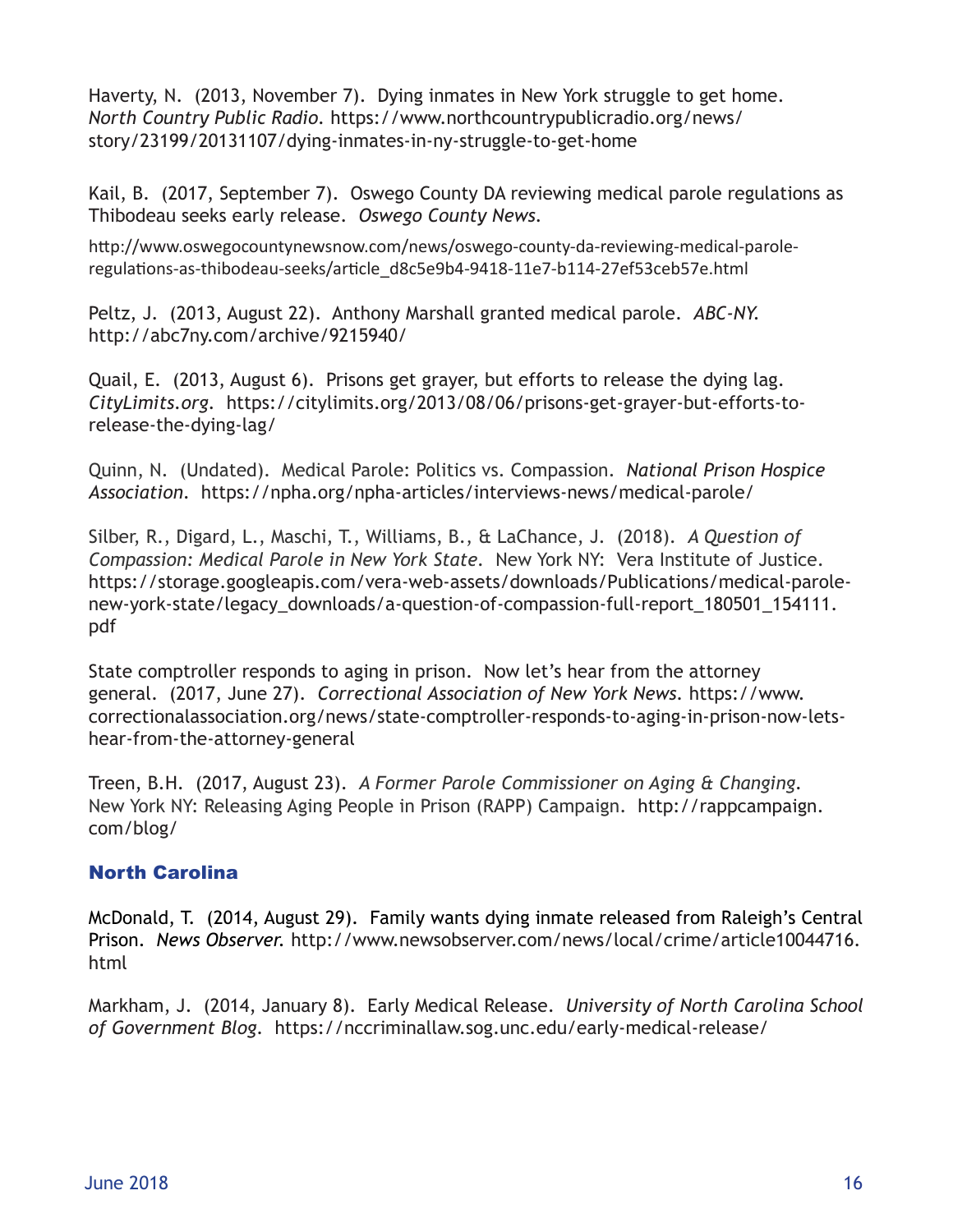# North Dakota

Helgeland, S.(2015). Too Many People With Behavioral Disorders in ND Prisons: Taxpayers Paying for Ineffective Policy, People Paying With Their Lives. *Northern Plains Ethics Journal. http://northernplainsethicsjournal.com/wp-content/uploads/Article2.pdf*

Rankin, M. (2017, April 21). Criminal Justice Reinvestment Bill is signed into law. *Bismarck News.* http://www.myndnow.com/news/bismarck-news/criminal-justice-reinvestment-billis-signed-into-law/696869927

# Ohio

Gerritt, J. (2016, April 17). Hospice program gives prisoners a chance to die, and live, with dignity. *The Blade.* https://thehospiceinsider.com/hospice-team/hospice-programgives-prisoners-chance-die-live-dignity

*Going Home to Die.* (2016, April 17). Going home to die. *The Blade.* http://www. toledoblade.com/Editorials/2016/04/17/Going-home-to-die.html

Johnson, Al. (2016, May 16). Compassionate release twice rejected for dying inmate. *The Columbus Dispatch.* http://www.dispatch.com/content/stories/local/2016/05/15/ compassionate-release-twice-rejected-for-dying-inmate.html

Landers, K. (2016, May 19). State plans to put more aging inmates in nursing homes. *TV10.* https://www.10tv.com/article/state-plans-put-more-aging-inmates-nursing-homes

# Oklahoma

Brewer, G. (2014, May 8). Chronically ill Oklahoma inmate denied medical parole. *NewsOK.* http://newsok.com/article/4747792

Brewer, G. (2014, October 29). Oklahoma lawmakers study impact of aging inmates. *News OK.* http://newsok.com/article/5361276

Ellis, R. (2017, May 24). Oklahoma House OKs bill on parole for decrepit inmates. *NewsOK.* http://newsok.com/article/5550327

West, L. (2012, May 4). Inmates released, too sick to serve time. *KFOR.* http://kfor. com/2012/05/04/inmates-released-too-sick-to-serve-time/

# **Oregon**

Maxwell, B. (2013, August 12). Can We Correct Oregon's High Corrections Costs? *Cascade Policy Institute*. https://oregoncatalyst.com/24649-correct-oregons-highcorrections-costs.html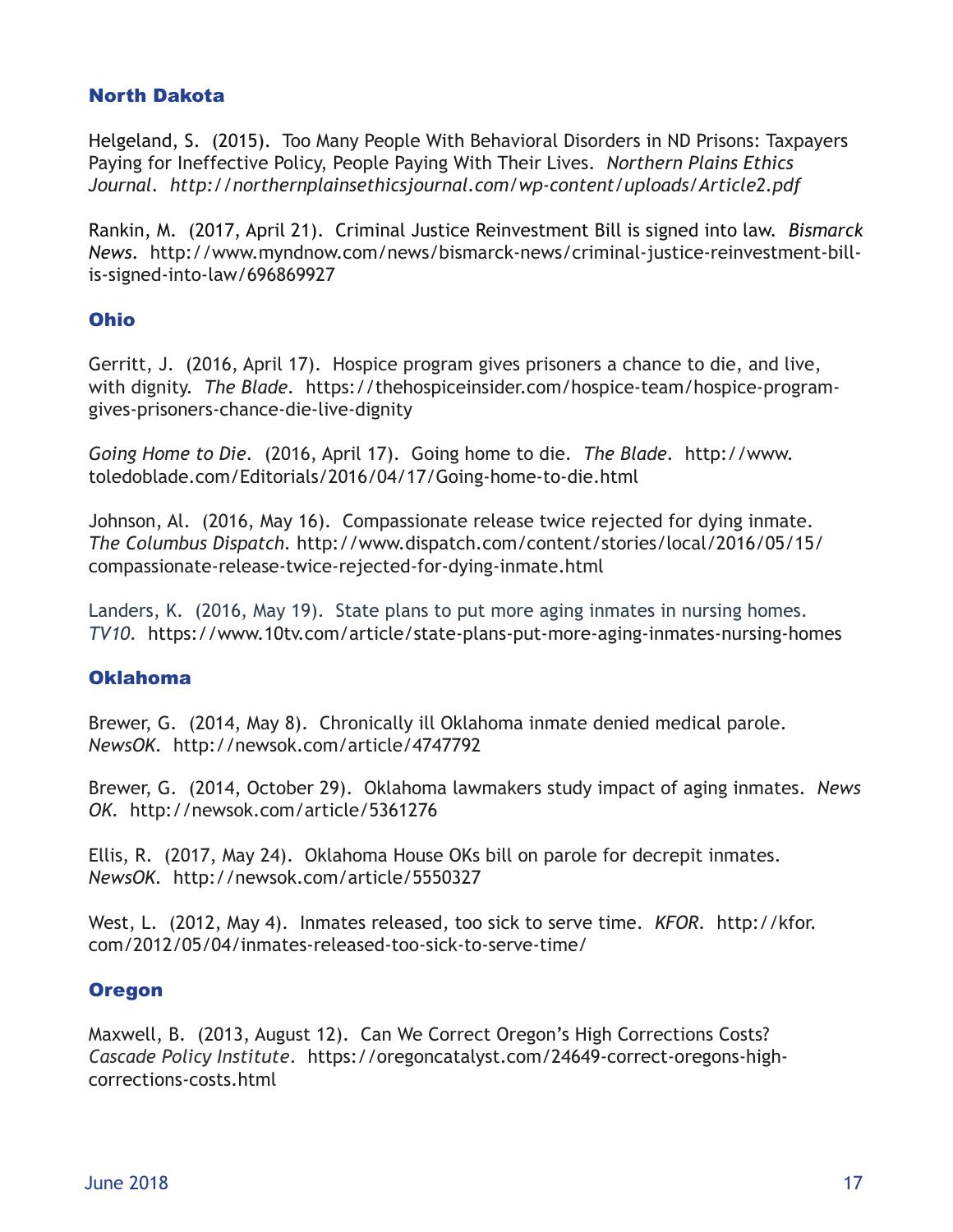Wilson, M. (2015, August 28). Oregon Workgroup Recommends Strategies to Deal With Prison Medical Care Costs. *Prison Legal News*. https://www.prisonlegalnews.org/ news/2015/aug/28/oregon-workgroup-recommends-strategies-deal-prison-medical-carecosts/

Workgroup on Corrections Health Care Costs. (2014, December 31). *Report to the Interim Committee of the Legislative Assembly.* http://www.oregon.gov/doc/docs/pdf/Workgroup\_ on Corrections Health Care Costs Final Report 123114.pdf

# **Pennsylvania**

Benzing, J. (June 14, 2015). Prison release rarely an option for dying state inmates. *Public Source.* http://publicsource.org/prison-release-rarely-an-option-for-dying-stateinmates.

Brown Parker, K., Dyer Rossner, B., and López, R. (October 2017), Increasing Alternative Care Options for Terminally Ill and Chronically Ill Prisoners. *Available by contacting* the Community Lawyering Clinic at Drexel University Thomas R. Kline School of Law, http:// drexel.edu/law/academics/kline-difference/clinics/community-lawyering-clinic/.

Melchiondo, E. (2018, January 11). In 2018, what do Pa.'s women prisoners look forward to? *PENNLive.* http://www.pennlive.com/opinion/2018/01/in\_2018\_what\_do\_pas\_women\_ pris.html

Pennsylvania Institutional Law Project. (2014). *An Informational Guide to Compassionate Release in Pennsylvania.* https://www.palawhelp.org/resource/an-informational-guide-tocompassionate-release-in-pennsylvania

# Rhode Island

Liberman, E. (2015, September 4). Aging behind bars in Rhode Island: Facing growing medical costs, policymakers are considering alternatives. Rhode Island Monthly. http:// www.rimonthly.com/aging-behind-bars-in-rhode-island/

Pina, A. (2016, May 26). Parole reform bill would give inmates 'a shot.' *Providence Journal.* http://www.providencejournal.com/news/20160526/parole-reform-bill-wouldgive-inmates-a-shot

# South Carolina

Cope, C. (2014, August 23). Graying of SC prisons will cost state's taxpayers. *The State.*  http://www.thestate.com/news/politics-government/politics-columns-blogs/the-buzz/ article13878005.html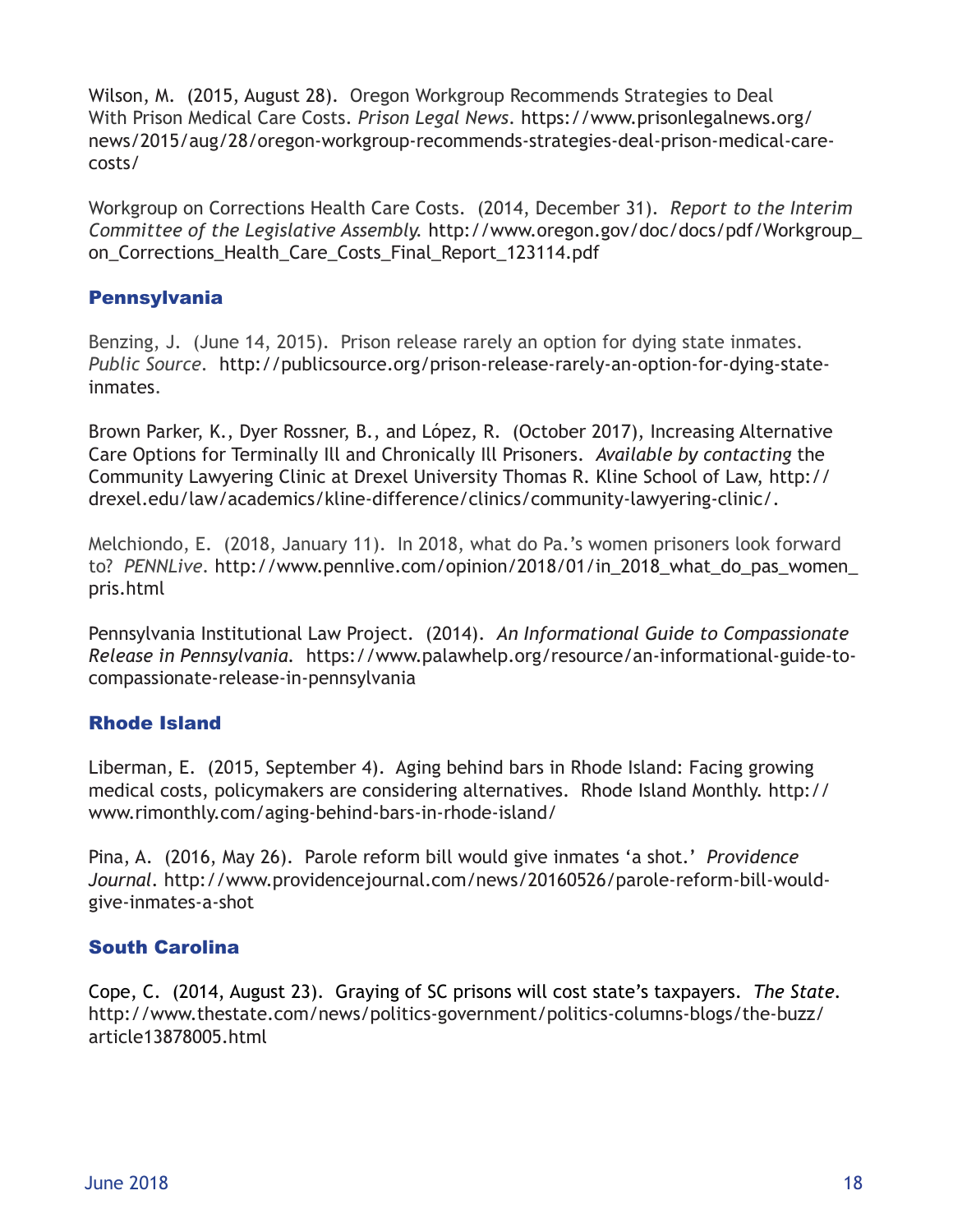# Texas

Chammah, M. (2013, January 18). Bill Looks to Adjust Medical Parole to Help Alleviate Prison Budget. *The Texas Tribune.* https://www.texastribune.org/2013/01/18/lawmakerslook-medical-parole-cut-prison-costs/

Clark, M. (2014, February 15). Medical Parole for Texas Prisoners on the Decline. *Prison Legal News.* https://www.prisonlegalnews.org/news/2014/feb/15/medical-parolefor-texas-prisoners-on-the-decline/

Ethridge, P.A. & White, T.A. (2015). The Use of Medically Recommended Intensive Supervision (Medical Parole) in Texas. *Journal of Correctional Health Care, 21 (4),* 375- 389. http://journals.sagepub.com/doi/abs/10.1177/1078345815600158

Ramshaw, E. (2010, June 3). Dying on the state's dime. *Texas Tribune.* https://www. texastribune.org/2010/06/03/few-texas-inmates-get-released-on-medical-parole/

Shannon, K. (2012, February 19). Fewer seriously ill Texas inmates being released on medical paroles. *The Dallas Morning News.*  https://www.dallasnews.com/news/texas/2012/02/19/fewer-seriously-ill-texas-inmatesbeing-released-on-medical-paroles

# Utah

Adams, B. (2012, August 18). 'Silver tsunami' of aging inmates may pressure resources. *Salt Lake Tribune.* http://archive.sltrib.com/article.php?id=54609543&itype=CMSID

# **Vermont**

Flagg, K. (2014, January 17). Vermont's Prisons Struggle to Accommodate an Aging Population: Gray Is the New Orange. *Seven Days.* https://www.sevendaysvt.com/vermont/ vermonts-prisons-struggle-to-accommodate-an-aging-population/Content?oid=2296234

Gram, D. (2016, March 20). Bill would allow early release of aging inmates. *Burlington Free Press.* http://www.burlingtonfreepress.com/story/news/2016/03/20/vt-bill-earlyrelease-aging-inmates/82046054/

Lewack, L. (2017, February 17). Expanding Parole for Elderly and Seriously Ill Prisoners: A Common-Sense Reform. *Vermonters for Criminal Justice Reform.* https://www.vcjr.org/ learn-more/blog/195-expanding-parole-for-elderly-and-seriously-ill-prisoners-a-commonsense-reform

# Virginia

Dujuardin, P. (2017, April 24). Virginia questions whether to release older prisoners. *The Daily Press*. https://www.usnews.com/news/best-states/virginia/articles/2017-04-24/ virginia-questions-whether-to-release-older-prisoners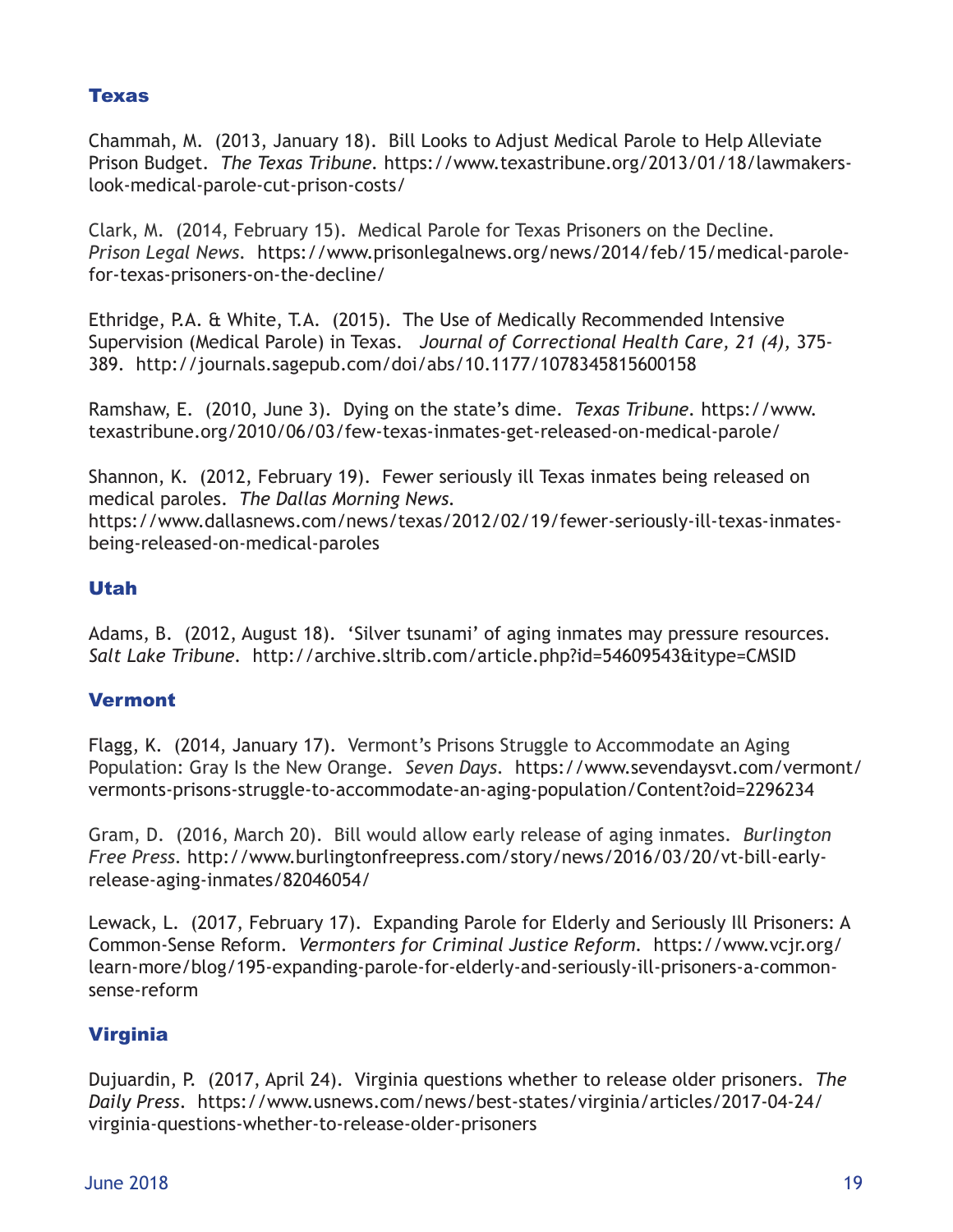Forging a key for release. (2017, April 25). *Daily Press.* http://www.dailypress.com/news/ opinion/editorials/dp-edt-geriatric-release-0426-20170425-story.html

Governor's Commission on Parole Review. (2015, December 4). *Final Report and Recommendations.* https://parolecommission.virginia.gov/resources/final-report/2015-12- 04-parole-commission-final-report.pdf

Hausman, S. (2018, January 30). Elderly prisoners passed over for parole. *WVTF Radio.*  http://wvtf.org/post/elderly-prisoners-passed-over-parole

Kirchner, L. (2015, July 9). Will Parole Get a Second Chance in Virginia? *Pacific Standard Magazine.* https://psmag.com/news/will-parole-get-a-second-chance-in-virginia

Mostyn, S. (2014, April 11). *The New Retirement Plan: A Look at Geriatric Release in Virginia.* Washington DC: Justice Policy Institute. http://blog.justicepolicy.org/2014/04/ the-new-retirement-plan-look-at.html

Virginia Department of Corrections and Parole Board. (2008). *A Balanced Approach: Report on Geriatric Offenders.* http://sfc.virginia.gov/pdf/Public%20Safety/September%2024%20 mtg/Final%20Geriatric%20Report%20for%20Item%20387-B%20incl.%20Ex.pdf

Wilson, P. (2017, January 10). McAuliffe replaces parole board chairwoman in effort to speed reforms. *Richmond Times-Dispatch.* http://www.richmond.com/news/virginia/ government-politics/mcauliffe-replaces-parole-board-chairwoman-in-effort-to-speedreforms/article\_c10dceb8-8549-55cb-9af8-a7c36f9a086c.html

# Washington

Corte, R. (2009, July 30). Washington may release ill prisoners to save money. *Herald Net*. http://www.heraldnet.com/news/washington-may-release-ill-prisoners-to-save-money/

Jenkins, A. (2009, July 8). *States Eye Medical Parole to Cut Costs.* National Public Radio. https://www.npr.org/templates/story/story.php?storyId=111208372

Lee, M. (2009). *Washington's Three Strikes Law: Public Safety & Cost Implications of Life Without Parole.* Seattle WA: Columbia Legal Services. http://www.columbialegal.org/ sites/default/files/3Strikes.pdf

Washington State Department of Corrections. (2012, December 1). *Release Options Under the Extraordinary Medical Placement Program.* https://app.leg.wa.gov/ ReportsToTheLegislature/Home/GetPDF?fileName=EMP%20Report%202012\_872d4c22-f4ef-4a83-ade1-f079b5a260dc.pdf